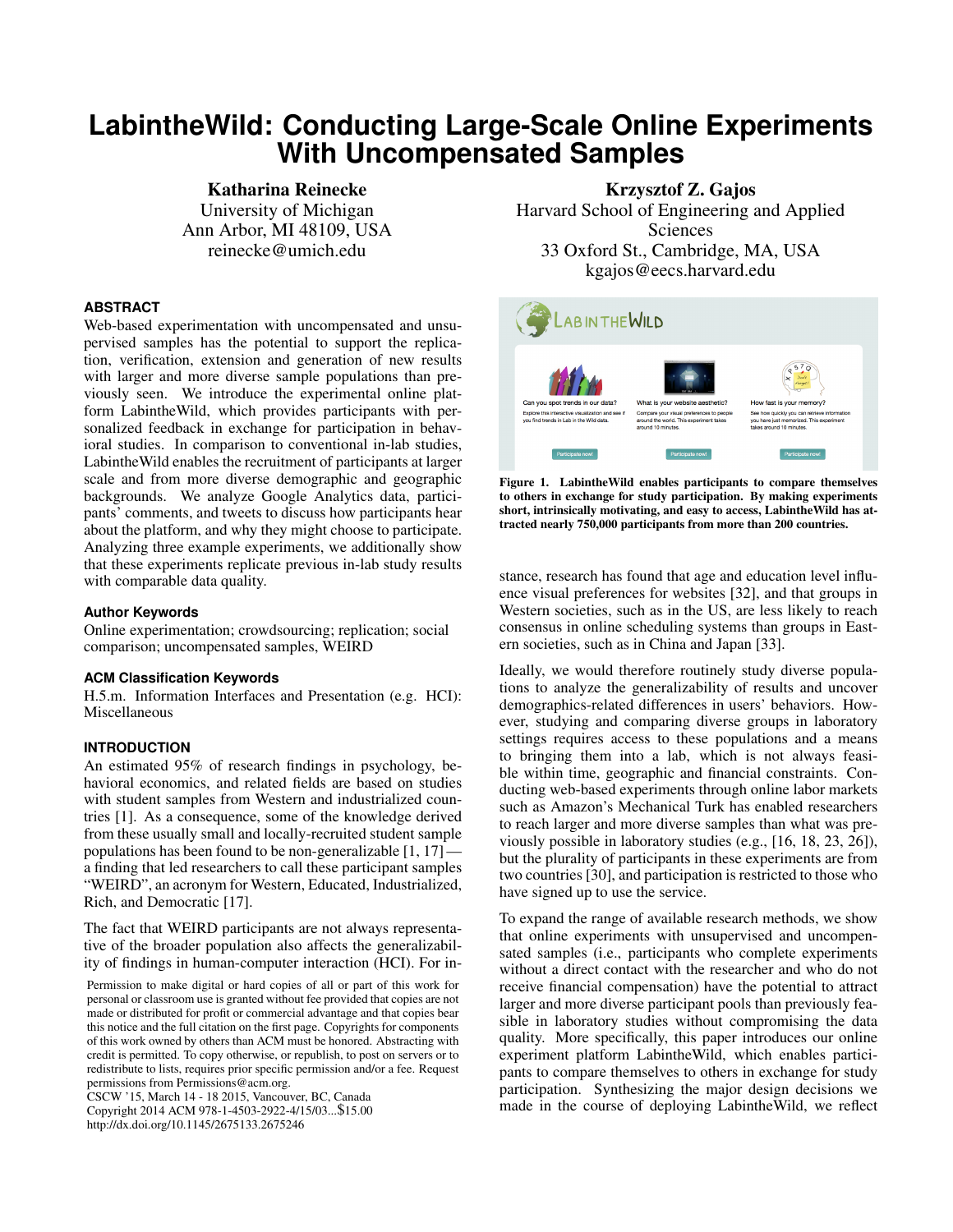on their impact on recruitment, participant behavior, and data quality. We show our progress toward three core objectives that guided the design of LabintheWild:

- 1. Larger scale: LabintheWild reaches more participants than what is feasible in typical laboratory studies. In less than two years of its existence, LabintheWild was visited more than 2 million times, and nearly 750,000 visitors completed an experiment (an average of about 1,000 participants/day). Using Google Analytics data, participants' comments, and tweets, we discuss our main sources of traffic, how people hear about LabintheWild, as well as their motivation and perceived benefit of participating.
- 2. Less WEIRD: In contrast to laboratory studies, LabintheWild participants report a larger age range, more diverse educational backgrounds, and — coming from more than 200 countries and six continents — a wider geographic dispersion. This data shows that LabintheWild enables comparative studies between a large number of geographic regions and a variety of demographic groups.
- 3. Equal data quality: We report on the results of three prior laboratory studies that we replicated on LabintheWild. Our results match those obtained in laboratory settings despite the different incentive structure on LabintheWild and despite the fact that our participants complete the tests without direct supervision. We discuss participants' role in reporting distractions, identifying untruthfully provided information, and sharing useful context.

We continue this paper with a brief overview of previous innovations for conducting experiments, before providing details about LabintheWild. The article is structured following our three core objectives as stated above, starting with an analysis of the scale, followed by an overview of how LabintheWild participants are less WEIRD, and concluding with an evaluation of the data quality in three replication experiments. We finish with an overall discussion and an overview of future work.

# **RELATED WORK**

The importance of conducting behavioral experiments across a variety of demographic groups was perhaps most prominently raised by Henrich and colleagues, who concluded that WEIRD samples "are among the least representative populations one could find for generalizing about humans" [\[17,](#page-14-0) p. 1]. For certain kinds of research, online experiments provide a feasible mechanism for studying more representative populations. Mason et al. [\[26\]](#page-14-5), for instance, suggested that crowdsourcing experiments using Amazon's online market platform Mechanical Turk can broaden the subject population and increase generalizability. Workers on Mechanical Turk, the so-called "Turkers", have been found to be more diverse and more representative of the US population than conventional student samples [\[19,](#page-14-7) [3\]](#page-13-2).

Mechanical Turk also provides the infrastructure for recruiting large numbers of subjects at low cost (Turkers receive an average of \$4.80 per hour [\[20\]](#page-14-8)). The site has therefore become increasingly popular in various fields such as political science [\[3\]](#page-13-2), economics [\[18\]](#page-14-3), and psychology [\[4\]](#page-13-3). However, the financial incentive might also mean that some Turkers attempt to maximize their return while investing minimal effort and time into the tasks [\[10\]](#page-13-4). In particular, researchers worry that Turkers might not sufficiently read and focus on study instructions and materials, which could potentially compromise the data quality [\[28\]](#page-14-9). Much research has since shown that the data quality is indeed affected by some Turkers investing minimal effort [\[22,](#page-14-10) [28,](#page-14-9) [21,](#page-14-11) [10,](#page-13-4) [15\]](#page-13-5). It was also found that when including precautions in the design and analysis of experiments, such as mechanisms to detect satisficing, effective training procedures, outlier removal techniques, as well as incorporating contextual factors (e.g., hardware, demographics) in the statistical analyses, the data quality and statistical power can be comparable to that of in-lab studies [\[16,](#page-13-1) [18,](#page-14-3) [23,](#page-14-4) [28,](#page-14-9) [30,](#page-14-6) [31,](#page-14-12) [38\]](#page-14-13). Research that requires collection of truthful subjective responses, however, remains challenging on Mechanical Turk [\[22,](#page-14-10) [28,](#page-14-9) [34\]](#page-14-14).

While Mechanical Turk has a rapidly growing user population, its user base is insufficiently diverse to conduct studies spanning many countries (the plurality of Turkers come from the United States and India [\[30,](#page-14-6) [11,](#page-13-6) [11,](#page-13-6) [26\]](#page-14-5)). Eriksson and Simpson reported that of 984 Turkers who participated in their study, no other country beside the US and India reached more than 5% of the overall sample [\[11\]](#page-13-6).

Mechanical Turk's subject pool is additionally restricted to those who have signed up as Turkers, creating a barrier to participation. Removing this sign-up barrier, Germine et al. [\[13\]](#page-13-7) developed TestMyBrain.org to make several cognitive and perceptual studies available online for anyone to participate in exchange for personalized performance feedback. Their analysis comparing data from online and in-lab participants in four distinct experiments showed no significant differences between results obtained in the two settings [\[13\]](#page-13-7). Our results corroborate these findings and extend them to a broader range of types of experiments.

# **ABOUT LABINTHEWILD**

LabintheWild (www.labinthewild.org) is an online experiment platform for conducting behavioral research studies with self-selected, uncompensated web samples. When developing LabintheWild, we had three goals in mind:

- 1. Larger scale: The platform had to attract sufficiently large numbers of participants to enable rapid iteration of design prototypes at low cost, and to detect effects that cannot be reliably observed in small-scale experiments. This meant that we had to rethink recruitment strategies and participant compensation.
- 2. Less WEIRD: Our goal was to make it possible to reach participants from diverse geographic and demographic backgrounds in sufficient numbers to reason about the generalizability of findings and compare specific populations.
- 3. Equal data quality: We wanted the quality of the data collected on LabintheWild to match that of conventional methods. This required mechanisms that ensured participants' engagement and truthfulness, as well as mechanisms to detect if the quality of the data was compromised.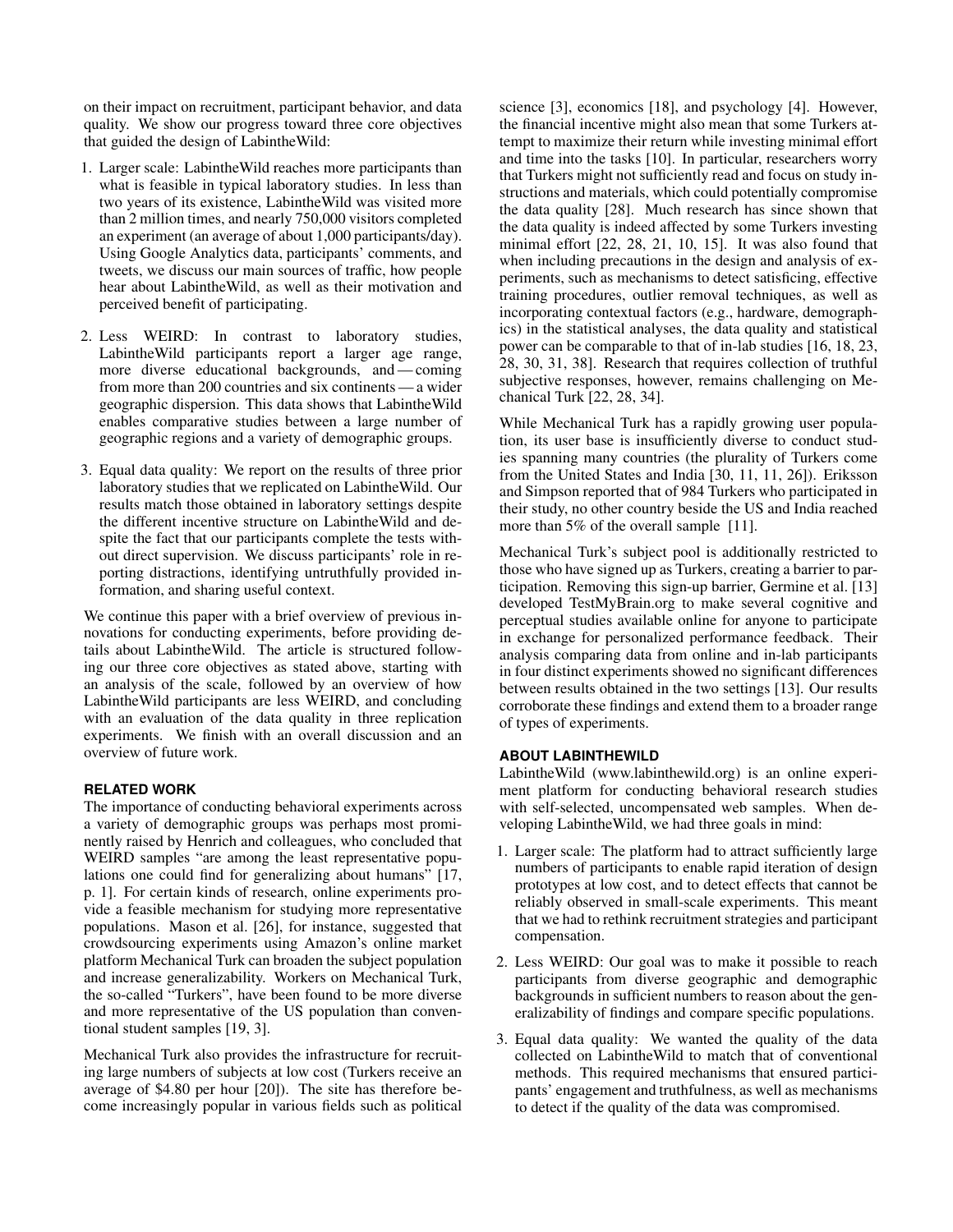# **Major Design Decisions**

#### *Unrestricted Online Access*

Developing LabintheWild as an online platform was central to meeting the goals of engaging larger and less WEIRD populations as easy online access lowers the barrier to participation compared to studies conducted in physical labs. LabintheWild studies are conducted without experimenter supervision, which provides the benefit of allowing participation in large numbers and around the clock independent of location and time zones.

LabintheWild experiments are open to anyone to participate. This has several consequences: First, even if the scientific objective of an experiment is to study a specific population (e.g., people who speak two or more languages fluently), we design studies such that all can have a rewarding experience participating in a study, which sometimes requires designing multiple tracks through an experiment. Second, we carefully design studies to be appropriate for minors and other vulnerable populations.

Finally, to make participation as easy as possible, we decided that people should not be required to sign up. This decision was further reinforced by a request from our Institutional Review Boards that we do not track our participants in any way. While these decisions lower the barrier to participation and protect participants' privacy, the current design of LabintheWild precludes longitudinal studies, combining a participant's results from multiple studies, or automatically detecting participants taking the same test more than once. This last limitation is particularly important because many experiments have prominent learning effects. To maintain integrity of our data, the first question we ask in all our questionnaires is whether a participant has taken the test before. Participants who answer this question in the affirmative are typically excluded from the analysis.

# *Participant Incentives and Compensation*

One of the major design decisions that we made was that LabintheWild should work without providing financial compensation for study participation. Paying participants would limit both the size and the diversity of the participant pool because our financial resources are limited and because only some participants have the ability to receive online payments or are interested in spending their money online (e.g., Mechanical Turk workers can receive their payments only in U.S. dollars, Indian Rupees, or as Amazon.com store credit [\[26\]](#page-14-5)). The necessary registration would also pose a hurdle. Instead, we leverage the human urge to learn about themselves and to compare themselves to others [\[12\]](#page-13-8): After participating in an experiment, participants are shown a personalized results page, which explains how they did and how their performance or preferences compare to others. For each experiment, we produce a short slogan that advertises the type of feedback participants would receive (e.g., "Can we guess your age?", "Are you more Eastern or Western?", "Test your social intelligence!"). We use these slogans to advertise each experiment on LabintheWild's front page and for sharing the experiments via social media.

The personalized feedback is designed to be either valueneutral or performance-based, but always compares the participant to others. In most cases, the feedback corresponds to our own research questions. For example, in a study that compares aesthetic preferences across cultures, participants' website preferences are shown in comparison to people from the same or other countries. However, if research questions and the corresponding experiments are not inherently interesting to participants, we find an aspect of the results that might be of higher interest. For example, for a Fitts' Law experiment that required participants to click on a number of dots on a screen for a duration of around five minutes—a task that can be extremely tedious and boring—we implemented a regression model to predict a person's age from their mouse movements. This experiment's slogan was "Can we guess your age?" (rather than the more obvious "What is you pointing ability?"). Our primary research interest was clearly revealed in the informed consent form and again on the personalized results page. But participants' main incentive was to see whether we could, indeed, guess their age.

## *Recruitment*

Designing experiments to be intrinsically motivating and providing personalized feedback plays a major role in the recruitment of participants. LabintheWild supports a selfperpetuating recruitment mechanism by enabling sharing through online social networks. LabintheWild's pages, including the first and last page of each experiment, are equipped with social sharing buttons via Facebook, Twitter, Google+, Tumblr, and email.

When we launched LabintheWild in July 2012, we first advertised three studies through our personal social networks on Facebook, Twitter, and Google+. As more and more participants took part in our experiments, we observed an increase in mentions of LabintheWild in social shares, on blog posts, and in online newspaper articles: Participants and other interested people write about and link to LabintheWild, which attracts others to the site. To further leverage the word-ofmouth and to enable users to hear about new experiments and research results, we added a Facebook page and the possibility to "like" LabintheWild in April 2013, as well as an option to sign up for email notifications in July 2013.

When an experiment is ready to go online, we initially advertise it on our own online social networks. This limited deployment gives us a chance to uncover any remaining implementation bugs and design flaws. Next, we advertise the experiment on our Facebook page and add it to the homepage of LabintheWild. We do not otherwise actively advertise or recruit participants.

Because some experiments are naturally more intrinsically motivating than others, we employ a special recruitment strategy among participants who just completed a study. Below their personalized results, we suggest two other LabintheWild experiments. Consequently, our most popular experiments end up generating traffic for those that are less popular.

In our recruitment, we focused on encouraging participants to advertise LabintheWild to their friends. We also offer participants the option of following LabintheWild's Facebook page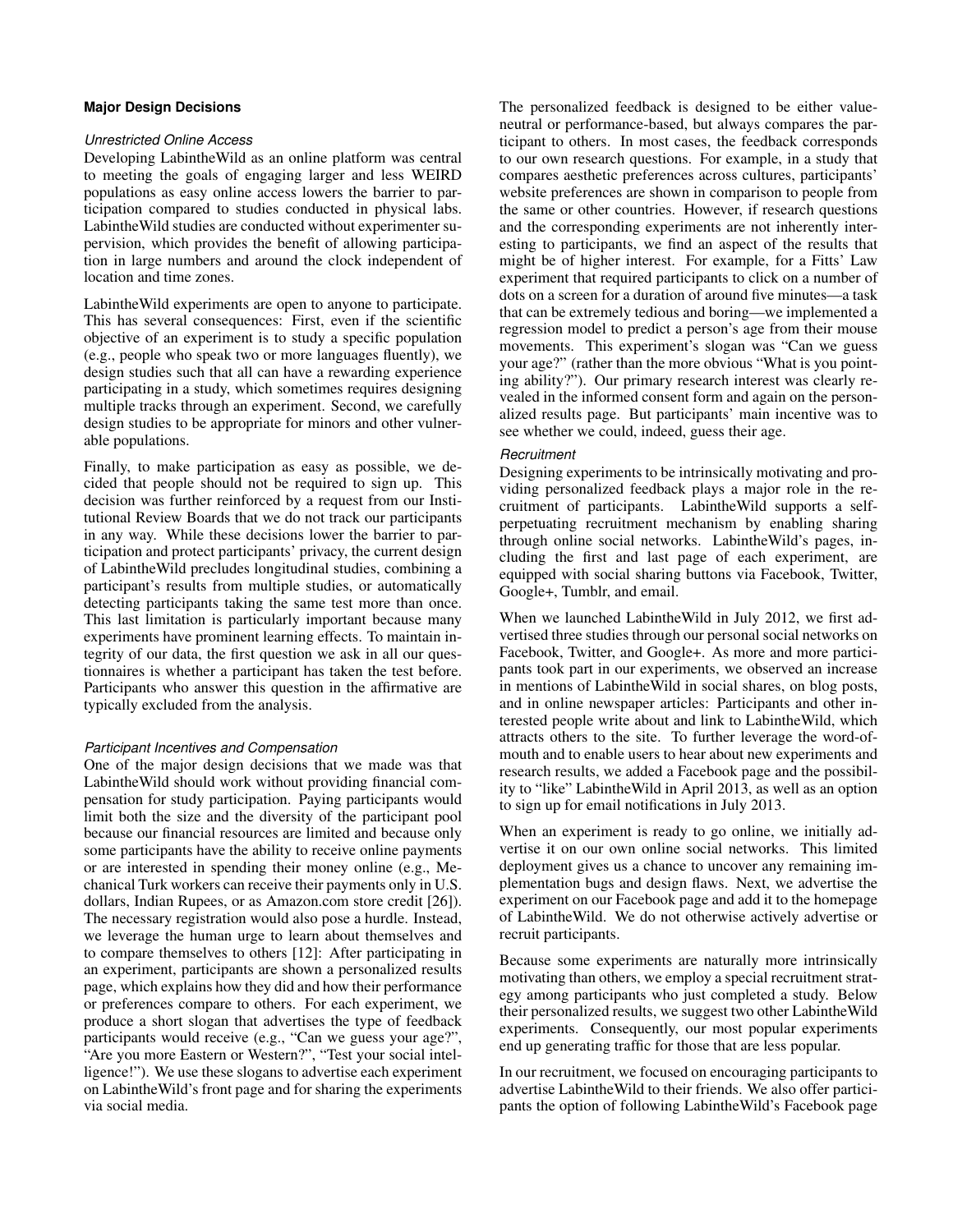or signing up for email announcements, but we made these opportunities less prominent. Our decision was motivated by the fact that new studies appear on LabintheWild every two months on average, which provides little opportunity for nurturing frequent return visitors.

## *Study design*

To ensure that participation does not become tedious or exhausting, we design our experiments to take 5–15 minutes. Although it might be feasible to conduct longer studies, a duration of around 15 minutes has proven to successfully engage participants on TestMyBrain.org [\[13\]](#page-13-7). We also clearly communicate progress through the experiment, use friendly, casual language, and occasionally include humorous interludes.

To ensure honest answers to our demographic questions, we chose to make the questions optional wherever possible. We also provide easy and non-judgmental mechanisms for reporting situations that might have compromised the data quality at the end of each experiment. Specific questions depend on the experiment, but we frequently ask participants if they experienced technical difficulties or distractions and whether they cheated in any way. As we discuss later, participants often provide an informative explanation of how they were distracted or how they cheated.

#### *Choice of studies*

Our decision to limit the length of our studies imposes constraints on the experiment design. Studies that require showing large numbers of stimuli are shortened by presenting participants with different randomized subsamples of the full set of stimuli, and we account for the resulting differences in sample frequencies in the analyses.

The unsupervised online environment and the social recruitment mechanism additionally limit the type of studies that can be feasibly run on LabintheWild. For example, we have not attempted to run studies that require participants to be in specific environments or use specific devices. Studies that require deception (i.e., to avoid that demand characteristics [\[29\]](#page-14-15) influence participants' behavior) could also impact the results in the longer term, because the debriefing content at the end of the study might be shared with others.

# **LARGE SCALE**

Conducting experiments with uncompensated and selfselected online samples at large scale naturally requires a selfsustaining recruitment mechanism. This section first reports on the current scale of LabintheWild, that is, its visitor and participant numbers, before describing how people hear about LabintheWild and why they participate. Information about visits to LabintheWild is based on data from Google Analytics, while the participation data is based on data logged on LabintheWild.

#### **Visitors and Participant Numbers on LabintheWild**

Between launching LabintheWild in July 2012 and April 2014, the platform has been visited 2,072,384 times, 11.6% of which were return visits. Visitors came from 219 countries and regions, with the plurality of them coming from the United States (36.66%, see Table [1](#page-3-0) for a list of countries).

| Country              | # visitors % of total |       | Country                     |       | # visitors % of total |
|----------------------|-----------------------|-------|-----------------------------|-------|-----------------------|
| <b>United States</b> | 759,663               | 36.66 | Israel                      | 9,459 | 0.46                  |
| United Kingdom       | 312,135               | 15.06 | Italy                       | 9,026 | 0.44                  |
| Hungary              | 159,431               | 7.69  | Spain                       | 7,902 | 0.38                  |
| Canada               | 96,446                | 4.65  | Switzerland                 | 7,461 | 0.36                  |
| Romania              | 87,074                | 4.20  | Mexico                      | 7,337 | 0.35                  |
| Lithuania            | 78,349                | 3.78  | Denmark                     | 6,696 | 0.32                  |
| Australia            | 45,107                | 2.18  | Poland                      | 6,364 | 0.31                  |
| Germany              | 43,358                | 2.09  | Greece                      | 6,236 | 0.30                  |
| Norway               | 36,168                | 1.75  | Malaysia                    | 6,090 | 0.29                  |
| Singapore            | 28,940                | 1.40  | Philippines                 | 4,753 | 0.23                  |
| China                | 28,938                | 1.40  | Hong Kong                   | 4,436 | 0.21                  |
| Netherlands          | 28,424                | 1.37  | Bosnia and Herzegovina      | 4,154 | 0.20                  |
| Macedonia (FYROM)    | 25,072                | 1.21  | Russia                      | 3,591 | 0.17                  |
| Finland              | 23,944                | 1.16  | Turkey                      | 3,430 | 0.17                  |
| Chile                | 19,082                | 0.92  | Argentina                   | 3,373 | 0.16                  |
| India                | 16,108                | 0.78  | South Africa                | 3,239 | 0.16                  |
| Austria              | 14,544                | 0.70  | South Korea                 | 3,234 | 0.16                  |
| France               | 14,466                | 0.70  | Slovakia                    | 3,107 | 0.15                  |
| Sweden               | 13,387                | 0.65  | <b>Bulgaria</b>             | 2,897 | 0.14                  |
| Ireland              | 13,282                | 0.64  | Pakistan                    | 2,742 | 0.13                  |
| Japan                | 12,279                | 0.59  | Portugal                    | 2,681 | 0.13                  |
| New Zealand          | 11,544                | 0.56  | <b>United Arab Emirates</b> | 2,580 | 0.12                  |
| Belgium              | 11,533                | 0.56  | Thailand                    | 2,576 | 0.12                  |
| Serbia               | 11,293                | 0.54  | Taiwan                      | 2,545 | 0.12                  |
| Brazil               | 10,132                | 0.49  | Vietnam                     | 2,317 | 0.11                  |

<span id="page-3-0"></span>

|  |  | Table 1. The top 50 countries (of more than 200) with the largest num- |
|--|--|------------------------------------------------------------------------|
|  |  | bers of visitors on Labinthe Wild between June 2012 and April 2014.    |

|                          |       | <b>Referral source</b>                              |       | # visitors % of total   |
|--------------------------|-------|-----------------------------------------------------|-------|-------------------------|
| 408,162                  | 19.70 | mokslas.delfi.lt                                    | 8,364 | 0.40                    |
| 142,343                  | 6.87  | gizmodo.co.uk                                       | 8,349 | 0.40                    |
| 114,424                  | 5.52  | krone.at                                            | 7,367 | 0.36                    |
| 83,460                   | 4.03  | neogaf.com                                          | 6,556 | 0.32                    |
|                          | 3.72  | komando.com                                         | 5,602 | 0.27                    |
| 57,555                   | 2.78  | yoda.ro                                             | 5,019 | 0.24                    |
| 45,089                   | 2.18  | rtv.net                                             | 4.838 | 0.23                    |
| 24,347                   | 1.17  | wowbiz.ro                                           | 4,649 | 0.22                    |
| 20.467                   | 0.99  | plus.url.google.com                                 | 4.470 | 0.22                    |
| 19,223                   | 0.93  | boards.4chan.org                                    | 4,210 | 0.20                    |
| 18,792                   | 0.91  | laikas.lt                                           | 3,632 | 0.18                    |
| 15,123                   | 0.73  | updateordie.com                                     | 3,491 | 0.17                    |
| szeretlekmagyarorszag.hu | 0.71  | taringa.net                                         | 3,482 | 0.17                    |
| 14,110                   | 0.68  | telegraf.rs                                         | 3,376 | 0.16                    |
| 13,782                   | 0.67  | h <sub>2w.iask.cn</sub>                             | 3,137 | 0.15                    |
| 13,007                   | 0.63  | i-am-bored.com                                      | 3,136 | 0.15                    |
| 11,011                   | 0.53  | tigerdroppings.com                                  | 3,129 | 0.15                    |
| 10,932                   | 0.53  |                                                     | 2,995 | 0.14                    |
|                          | 0.50  | quo.mx                                              | 2,269 | 0.11                    |
| 9,552                    | 0.46  | pcwelt.de                                           | 2,048 | 0.10                    |
|                          |       | # visitors % of total<br>77,120<br>14,800<br>10,390 |       | smallbusiness.yahoo.com |

<span id="page-3-1"></span>Table 2. List of predominant referral sources to the site between June 2012 and April 2014.

During the July 2012 – April 2014 period eleven distinct experiments were available on LabintheWild at some point. Visitors completed 744,739 experimental sessions. This number only includes those participants who have finished the whole length of an experiment and did not report to have taken the same experiment before. Because we do not track participants across experiments, we do not know how many unique participants completed experiments on the site. An analysis of visitor flow suggests that very few participants completed more than two experiments in a single visit.

### **How People Hear About LabintheWild**

Table [2](#page-3-1) lists the predominant referral sources to LabintheWild over the past two years. Although Facebook is the primary source of traffic, more than 5,000 websites currently mention LabintheWild or one of its experiments and lead visitors to the site.<sup>[1](#page-3-2)</sup> The fact that people link to the site is also no-

<span id="page-3-2"></span><sup>&</sup>lt;sup>1</sup>This data reports on statistics provided by Google Analytics and reports on visitors, not participants.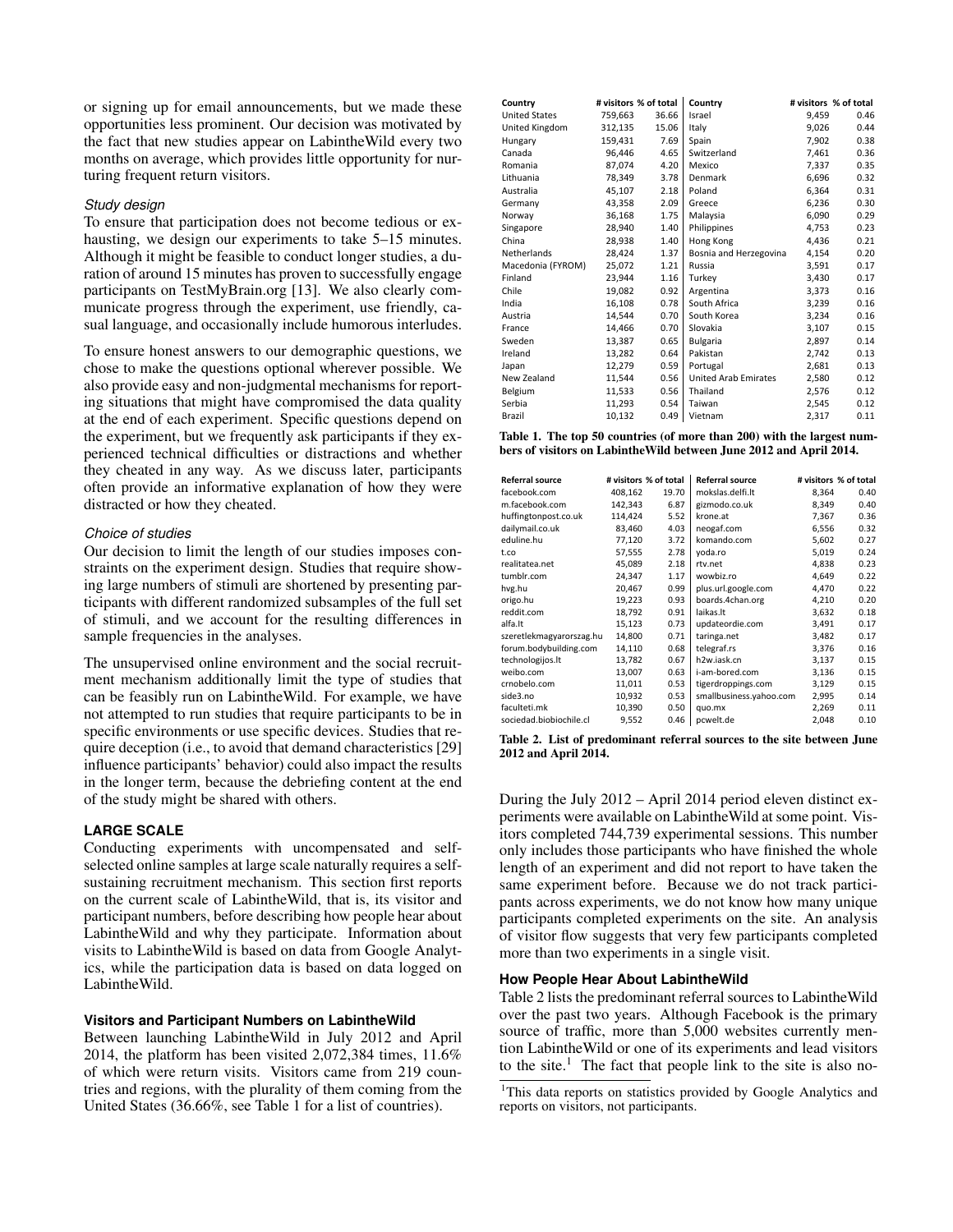ticeable in that even after removal of an experiment from the LabintheWild front page, many people still access the experiment directly. The diversity of referral sources additionally conveys that LabintheWild attracts people with a variety of interests.

To find out why people invite others to participate, we analyzed the 200 most recent tweets that included LabintheWild's URL or referred to the site name. Following the thematic analysis method [\[14\]](#page-13-9), we first added codes to the tweets that described the reasoning behind encouraging others to visit LabintheWild. These codes were then iteratively clustered into themes. We saw two patterns emerge: First, people appear to share their interest in science for altruistic reasons, such as exemplified with these tweets:

*Participate in these #studies because #science is cool! And it's an interesting insight into yourself.*

*Intriguing research trying to quantify difficult-toquantify things. Add to their data.*

*LabintheWild.org Help advance the design of all sorts of cool things. Older people especially welcome.*

The last tweet referred to a request that we added at the end of an experiment to tell not just "your friends" to participate, but especially people over 50. After adding this sentence, the average age of participants noticeably increased.

A second reason for sharing the experiments is to communicate the discovery of something that could potentially be exciting for others:

*Savvy web users - do you think you can spot an untrustworthy website? Take this test*

*take these tests and learn that you're older and more japanese than you ever knew: LabintheWild.org*

*Check out LabintheWild.org for some pretty neat cultural / perception experiments [...]*

*These tests have been amusing: LabintheWild.org , particularly the social intelligence one. Let me know if you try any of them!*

*take some fun tests! one of them will guess your age by how you click on the red dot.*

The tweets demonstrate the role that online social media users play in recruiting others and spreading the word.

#### **Why People Come to LabintheWild**

To explore the reasons for participation, we again analyzed tweets that contained references to LabintheWild. In addition, we also included comments that participants provided at the end of four experiments that represented a diverse set of study and feedback designs. The resulting set contained nearly 30,000 comments. We first excluded one-word comments (e.g., "interesting", "fascinating", "boring", "no") that did not contain any reasoning. We then thematically analyzed the data [\[14\]](#page-13-9) by labeling the remaining comments and tweets with keywords, and clustering them until no more additional categories emerged.

The analysis indicates that people come to LabintheWild for diverse reasons, but that the main categories are (1) an urge to compare themselves to others, (2) a general curiosity about themselves, (3) a fascination with the idea that their own characteristics could be predicted, and (4) the desire for improving particular skills. In the following, comments (but not tweets) will be reported along with the test and participant number that they refer to.

Consistent with the social comparison theory [\[12\]](#page-13-8), many tweets sent after participation showed that people enjoyed the comparative feedback that LabintheWild experiments provide. For example, some Twitter users wrote

*I got 31/36 (above average).... not bad for a confirmed social nincompoop! RT Test your social intelligence*

*Uh oh. Only 3% of people (roughly 0 / 10) from United Kingdom share your visual preferences!*

*I challenge you all to beat my score of 35 out of 36! Post your results here.*

Sharing results online seems to be a way of differentiating oneself from others and showing off these differences.

Other tweets suggest that participants appreciate discovering something new about themselves:

*Fascinating. Apparently I'm better at perceiving the background. Psychology tests are awesome.*

*LabintheWild.org I love this ..according to this I'm more Japanese than American..& I'm 30!! Yipee!!*

Similarly, participants' comments describe that the studies made them aware of their own preferences:

*love the test. It makes you think about design trends, simplicity in web design and color usage. I rated some websites lower just because I didn't like the color combination!* [P42367, aesthetics test]

*Roughly around the break it started to become clear to me that I like quite simple pages. At least when it comes to colors. But even more important than that seemed to be the layout of the page. If the main thing was big and clear, maybe accompanied with a calm picture, it appealed to me more than the over simplistic ones or the ones that were just simply too full of* <*beep*>*.* [P459, aesthetics test]

Some tweets show that participants were surprised about the accuracy of results, and fascinated that the studies could produce unexpected predictions about themselves.

*So, er, LabintheWild.org guessed my age exactly! Science is cool.*

*My score: Low Colorfulness, High Complexity, Medium Color Sat.: Visual Preferences Test - yes, I like neutral colors.*

*okay this is sort of spooky. It makes me a little more afraid of smart people :) It guessed me at 29 (i'm 30)...*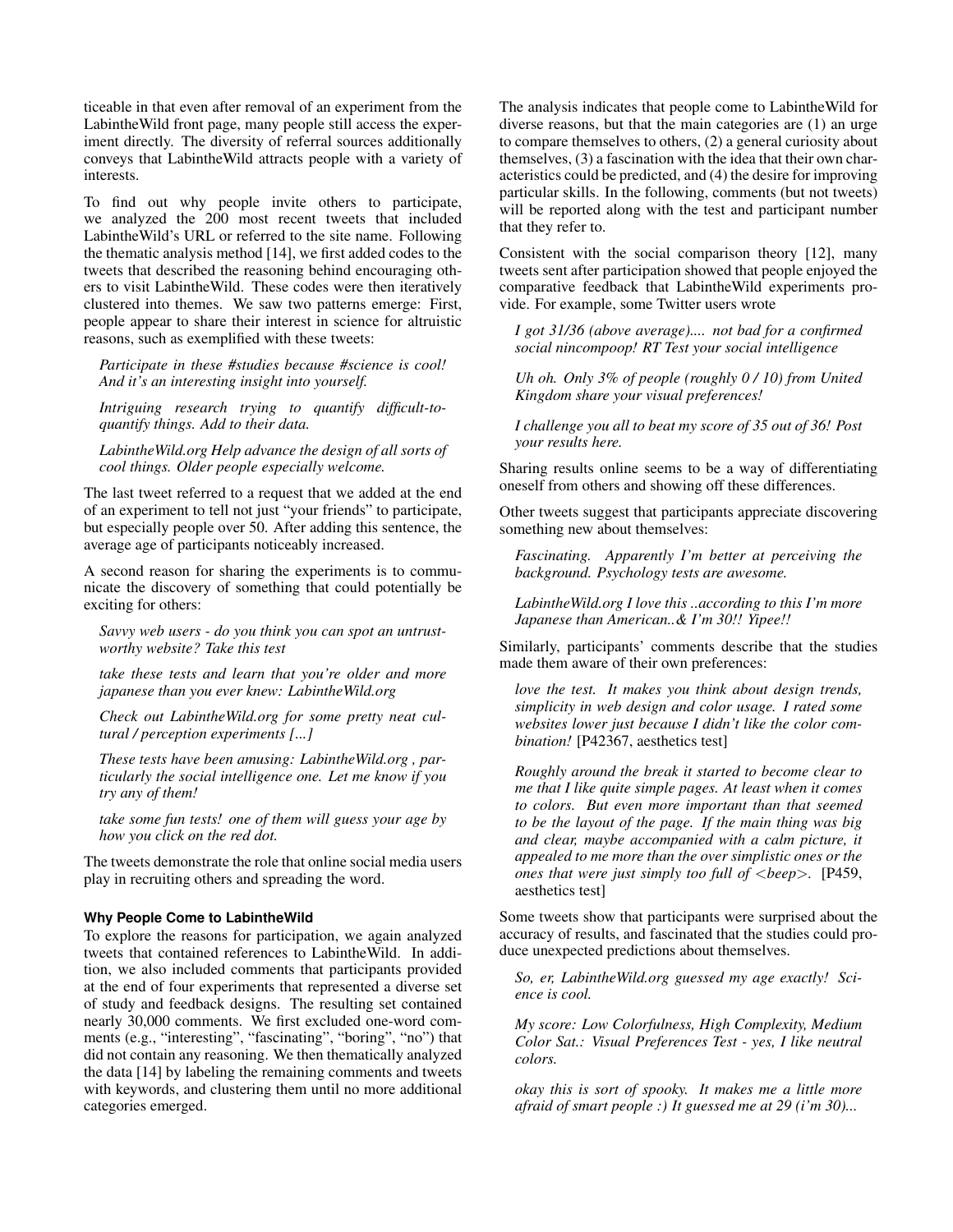Comments additionally suggest that for some participants improving particular skills is the main motivation for participating:

*Very interesting! It would be nice to have the results after the test, I'd be curious to know if I rated the designs consistently, and also to take a better look at which ones I've rated high or low* [aesthetics test, P43024]

*It would be great [...] to see which eyes we guessed wrong. I personally took the test hoping to practice or improve my skills; but as it stands I really don't take anything out of it.* [P872, social intelligence test]

*Thanks! I hope to use this to improve my business skills.* [P15464, social intelligence test]

In some cases, revealing the correct answers so that participants can see what exactly they got wrong risks the validity of the experiment if the answers get shared or discussed between participants. Hence, we only offer a summary of an individual's results, but provide the full answer key whenever participants ask us for it via email.

# **Discussion**

The previous analyses demonstrate the feasibility of conducting uncompensated online experiments with large numbers of participants (an average of a thousand participants a day), allowing us to study more participants at lower cost than possible in lab. People's comments and tweets show that LabintheWild participants play an essential role in enabling this scale by recruiting others.

A noteworthy aspect of LabintheWild is that 88.4% of its visitors are new to the site. Hence, in contrast to Mechanical Turk, LabintheWild largely taps into new participant pools rather than a stable base of returning participants. There are two reasons for this: First, LabintheWild does not require visitors to sign up before engaging with the content, and thus, lowers the barrier for testing it out. The second, and more important, reason is that LabintheWild does not offer new content at the same frequency as Mechanical Turk. Because it takes us two months on average to add a new experiment to LabintheWild, we made little effort to encourage participants to return other than giving them the opportunity to follow the LabintheWild Facebook page where we announce new experiments. However, we do encourage the recruitment of others by including social network sharing buttons in the results pages of our experiments.

#### **LESS WEIRD**

In contrast to the convenience samples of many in-lab experiments (most often North American undergraduate students [\[17\]](#page-14-0)), one of LabintheWild's core goals is to conduct experiments with less WEIRD participants. In particular, our aim is to reach a broader range of age groups, countries, and education levels.

Table [3](#page-6-0) shows participants' self-reported demographics for nine of our previous experiments. These experiments were on the LabintheWild front page for varying lengths in time (usually, LabintheWild features five experiments at the same

time), but most of them remained accessible through the study link and had ongoing, albeit lower, traffic afterwards. The number of participants includes only those who did not report to have participated in the study before. The percentage of US participants represents people who are currently living in the US, but are not necessarily originally from the US.

Across experiments, approximately 49% of all participants are female. This is slightly more balanced than the 55% females found in Mechanical Turk samples [\[26\]](#page-14-5), and shows that females as much as males are attracted to participate in LabintheWild experiments.

LabintheWild participants have a mean age of 29 years (median 26, range 5-99), which is older than the average age in laboratory studies, but younger than the mean age of 32 years (median 30) that has been reported for Turkers (see e.g., [\[26\]](#page-14-5)). LabintheWild reaches a larger age range of people than Mechanical Turk does ([\[26\]](#page-14-5) report an age range of 18 to approximately 75), mainly due to the fact that Turkers are required to be at least 18 years before being able to sign up.

About 73% of LabintheWild participants report to be currently enrolled in college or have a college degree or higher, which suggests that our participant samples are not representative of the general population. The higher education level is consistent with that of the Mechanical Turk population [\[30\]](#page-14-6). In fact, Paoloacci et al. suggest that the higher education level of Turkers could be typical among early adopters of technology [\[30\]](#page-14-6). Importantly, roughly 27% of our participants have a lower education level than the traditional student samples recruited for in-lab experiments.

Participants self-reported to be from more than 200 countries and regions on six continents, which is in line with the Google Analytics report for LabintheWild visitors (see also Table [1\)](#page-3-0). Moreover, approximately 66% of participants across all experiments (the majority in all except one of our previous studies) comes from countries other than the US. In contrast, Mechanical Turk surveys suggest that Turkers come from 190 countries, but 81% of them are from India and the US [\[30\]](#page-14-6). This makes the overall LabintheWild sample less WEIRD than the typical Western convenience samples in lab experiments, and it also demonstrates that LabintheWild enables us to reach more geographically diverse participants in higher numbers than currently possible using Mechanical Turk. We expect this diversity of LabintheWild to increase after the site and experiments are offered in languages other than English.

#### **Discussion**

The previous analysis of demographics demonstrates that LabintheWild participants are arguably less WEIRD than common convenience samples of laboratory studies (see, e.g., [\[3,](#page-13-2) [17\]](#page-14-0)). LabintheWild is also more diverse than Mechanical Turk in terms of a larger age range, and a larger number of countries that contribute substantial numbers of participants. This opens up new possibilities for cross-country comparisons and cross-cultural research. Likewise, more diverse populations within countries enable comparisons between several demographic groups. In the past, the diversity among LabintheWild participants has allowed us to empiri-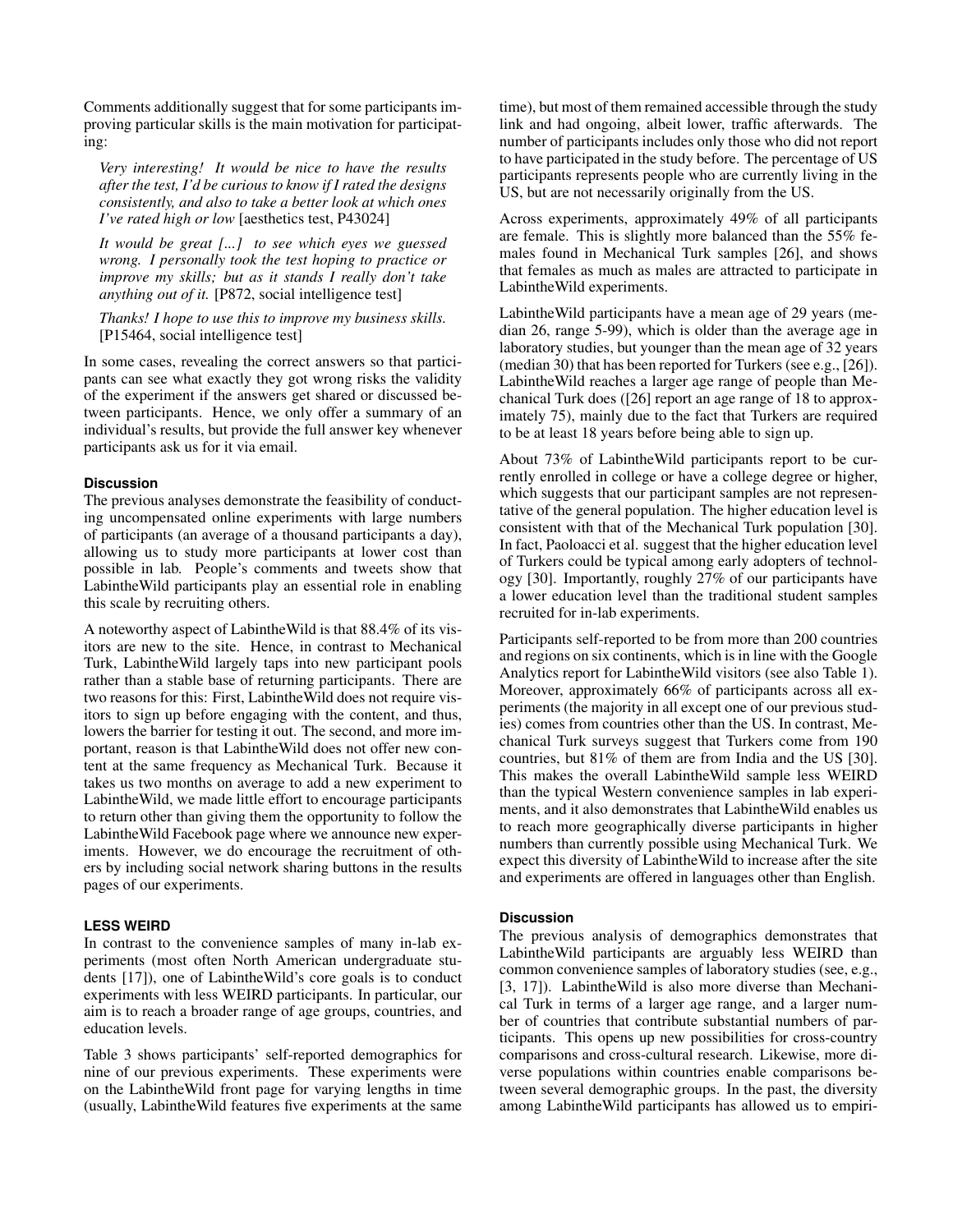|                                                           |                     | # months on |                             | %    | age      | mean age stdev |       |     | % US                                        |      |     | % college # of native % native English |
|-----------------------------------------------------------|---------------------|-------------|-----------------------------|------|----------|----------------|-------|-----|---------------------------------------------|------|-----|----------------------------------------|
| Experiment                                                | Abbreviation        | front page  | # participants female range |      |          | (median)       | age   |     | # countries participants or above languages |      |     | speakers                               |
| What is your website aesthetic? (Experiment 1) aesthetics |                     | 21          | 42.171                      | 52.7 | 6-99     | 32 (29)        | 12.83 | 190 | 41.4                                        | 73.5 | 38  | 62.6                                   |
| How fast is your memory? (Experiment 2)                   | memory              | 4           | 1.121                       | N/A  | 13-99    | 26(23)         | 11.53 | 81  | 28.8                                        | 62.2 | 36  | 49.6                                   |
| Test your social intelligence! (Experiment 3)             | social intelligence | 10          | 125.570                     | 48.5 | 12-98    | 30(26)         | 12.24 | 227 | 46.9                                        | N/A  | N/A | N/A                                    |
| What do you perceive as colorful?                         | colorfulness        |             | 8.600                       | 56.9 | 7-99     | 29(26)         | 12.37 | 140 | 40.6                                        | 72.5 | 38  | 57.4                                   |
| Are you more Eastern or Western?                          | frame-line          | 21          | 7.623                       | 57.7 | 6-99     | 27(24)         | 11.58 | 148 | 47.3                                        | 74.1 | 37  | 70.7                                   |
| How do you predict changes in future trends?              | graph prediction    |             | 1.216                       | 45.3 | $6 - 99$ | 26(23)         | 12.95 | 86  | 40.8                                        | 73.1 | 37  | 59.3                                   |
| What do you perceive as complex?                          | complexity          |             | 176                         | 46.6 | 12-70    | 33 (30)        | 12.19 | 32  | 65.9                                        | 90.3 | 23  | 61.9                                   |
| Trust us. You will love this test!                        | trust               |             | 1.944                       | 56.9 | $6-99$   | 27(23)         | 12.63 | 97  | 43.4                                        | 69.5 | 35  | 66.4                                   |
| Can we guess your age?                                    | age guessing        | 4           | 556.330                     | 39   | 5-99     | 32 (29)        | 12.09 | 139 | 30.7                                        | N/A  | N/A | 66.4                                   |

<span id="page-6-0"></span>Table 3. Demographic composition of participant samples from nine LabintheWild experiments. Two further experiments are not shown here, because they were only online for brief periods of time. The first three experiments are presented in this paper as part of the data quality analyses.

cally demonstrate differences between the visual preferences of people from more than 40 countries and various demographic groups [\[32\]](#page-14-1).

The finding that 73% of LabintheWild participants have received or are currently pursuing a college degree or higher is not surprising given our recruitment methods with our own social networks as a starting point. We believe that a key to increasing the diversity will be to further explore how exactly different segments of the population hear about LabintheWild, and what motivates them to take part.

# **EQUAL DATA QUALITY**

The third and perhaps most important goal of LabintheWild was to maintain the data quality on par with traditional inlab experiments with controlled conditions and experimenter supervision. To evaluate this, the following sections report on LabintheWild replications of three experiments from the literature, and show how participants play an important role in detecting issues that could compromise the data quality.

#### **Experiment Replications**

We implemented online versions of the following three experiments from the literature:

- 1. An experiment on subjective ratings on appeal [\[25\]](#page-14-16).
- 2. A study of working memory processing speed [\[35\]](#page-14-17).
- 3. A test assessing social intelligence, originally called "Reading the mind in the eyes" [\[2\]](#page-13-10).

In the first experiment, participants are asked to provide subjective ratings of the aesthetic appeal of websites. They rate each website twice, which enables an analysis of reliability. We include this test because soliciting truthful and reliable subjective responses is still considered challenging in unsupervised online studies [\[22,](#page-14-10) [28,](#page-14-9) [34\]](#page-14-14) making this test a particularly sensitive probe of the truthfulness of data reported by LabintheWild participants: are they reporting their actual subjective reactions at least as reliably as in-lab participants or are they prone to "spamming" as some participants on Amazon Mechanical Turk? The successful completion of this study also requires careful attention as stimuli are presented for only 500ms each, giving us insights into whether LabintheWild participants get distracted substantially more than in-lab participants.

The second experiment on working memory processing speed involves working under considerable cognitive load. Hence, this test provides an insight into whether or not LabintheWild

participants are willing to put in substantial mental effort into completing experiments.

In some experiments, as in the test measuring the working memory processing speed, the overall phenomenon is reproducible across laboratories, but the exact values of the measurements differ substantially across experimental settings. We included a third test, the "Reading the mind in the eyes" study, because its measurements should be exactly replicable *independent* of the experimental setting. The scores obtained in this experiment depend on both actual ability and effort. If LabintheWild participants achieved scores similar to those obtained by supervised in-lab participants, it would provide evidence that they exerted as much effort.

## **Experiment 1: Website Aesthetics**

The first experiment that we replicated was originally presented by Lindgaard and colleagues in 2006 [\[25\]](#page-14-16). The authors established that people are able to make reliable judgments on the visual appeal of websites after a short stimulus exposure time of 500ms.

The experiment was divided into two blocks, in which participants were shown the same set of websites (in different randomized order) for 500ms each. After each website, they were asked to rate the visual appeal of the site on a singleitem 9-point Likert scale. The results showed that the ratings of the same websites in the two phases are significantly correlated, suggesting a high intra-participant reliability.

In our replication, we used the intra-participant reliability to verify the effort and truthfulness of participants' subjective visual preference ratings. If participants give the study their undivided attention and provide ratings that truly correspond to their visual preferences, the ratings between the two phases should be highly correlated.

## *Main Results From Prior Studies*

In the original study [\[25\]](#page-14-16), the authors tested the intraparticipant reliability of 20 participants using Pearson correlations for each participant's rating in the first and the second phase. All correlations were significant at a  $\alpha$  < .05 level and all correlation coefficients were above r=.60 (see Table [4\)](#page-7-0).

We closely followed the design of the third experiment presented in [\[25\]](#page-14-16), replicating the condition in which participants were shown website stimuli with a 500ms exposure time. Participants were first presented with an informed consent form, a demographics questionnaire, as well as a screen containing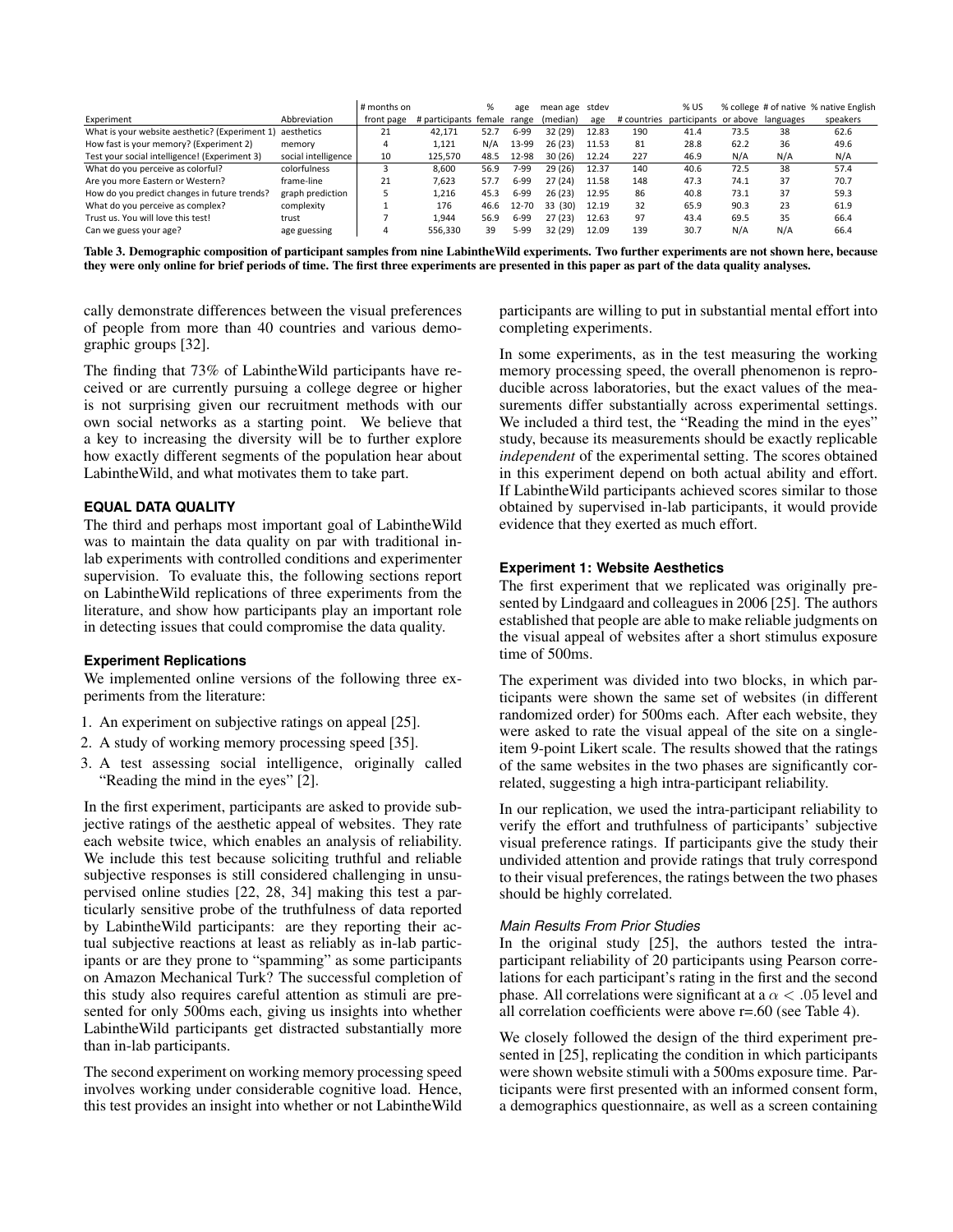instructions on the task. The instructions also emphasized the short stimulus exposure time, which would require extra attention. Participants were then asked to rate websites on visual appeal on a single-item 9-point Likert scale. Website stimuli were pre-loaded in the background to ensure that the exposure time was unaffected by varying Internet connection speeds. The experiment was divided into three parts, starting with a practice session, and two main experiment parts, which included the same website screenshots in (differently) randomized order.

To keep the experiment under 10 minutes, we used 5 practice website screenshots (as opposed to 20 in the original study), and 30 websites per test phase (as opposed to 50). We added text and a picture between the two test phases to divert participants' attention from the main purpose of the test and encourage them to take a break. The study ended with personalized feedback about a participant's visual preferences in comparison to other people from their country of current residence.

#### *Analysis*

Following the procedure described in [\[25\]](#page-14-16), we conducted separate Pearson product-moment correlations for each participant. Lindgaard and colleagues only provided an aggregation of their correlation coefficients, and so we did not perform a comparative statistical analysis of the distributions.

#### *Participants*

For an overview of participant demographics see Table [3.](#page-6-0) Because the original laboratory study was conducted at a North American university and required participants to speak English as their first language, we only included 10,976 LabintheWild participants who had always lived in Canada or the US, and who reported English as their native language. The demographic composition changed only slightly: Participants had a mean age of 33 (stdev = 13.24, median 29), and 59% were female. The education level increased to 79% who reported pursuing college or above.

#### *Adjustments of Data*

We excluded 166 participants for whom our system reported that the stimulus was not displayed for 500ms, and 75 participants who reported having experienced technical difficulties, and/or having cheated. Together this accounted for 2.2% of the 10,976 participants, resulting in a data set of 10,735 participants.

| Correlationl             |    | Laboratory |                                   | LabintheWild, 18-24 | LabintheWild, all |       |  |
|--------------------------|----|------------|-----------------------------------|---------------------|-------------------|-------|--|
| coefficient study (N=20) |    |            | years old (N=199)<br>$(N=10,735)$ |                     |                   |       |  |
|                          | N  | %          | Ν                                 | %                   | Ν                 | %     |  |
| $.0 - .09$               |    |            |                                   |                     | 3                 | 0.03  |  |
| $.10 - .19$              |    |            |                                   |                     | 9                 | 0.08  |  |
| $.20 - .29$              |    |            |                                   |                     | 21                | 0.20  |  |
| $.30 - .39$              |    |            | 1                                 | 0.5                 | 67                | 0.62  |  |
| .40.49                   |    |            | 1                                 | 0.5                 | 212               | 1.97  |  |
| $.50 - .59$              |    |            | 4                                 | 2.01                | 539               | 5.02  |  |
| $.60 - .69$              | 1  | 5          | 6                                 | 3.02                | 1338              | 12.46 |  |
| $.70 - .79$              | 4  | 20         | 16                                | 8.04                | 3055              | 28.46 |  |
| $.80 - .89$              | 15 | 75         | 97                                | 48.74               | 4469              | 41.63 |  |
| $.90 - .99$              |    |            | 74                                | 37.19               | 1022              | 9.52  |  |

<span id="page-7-0"></span>Table 4. Overview of the distribution of correlation coefficients comparing the results of the laboratory study to the one conducted on LabintheWild. LabintheWild participants were only included if they were from North-America and reported being a native English speaker.

#### *Main Findings*

Table [4](#page-7-0) provides an overview of the correlation coefficients from the in-lab study and those from LabintheWild. Because participants in the original laboratory study were students at a Canadian university (participants' age was not reported in [\[25\]](#page-14-16)), we first analyzed how the results of LabintheWild participants aged 18-24 years (N=199) compared against the inlab results. All correlations on LabintheWild were significant at a  $\alpha$  < .05 level. In comparison to Lindgaard et al.'s study, a higher percentage of participants (85.93% versus 75% in the laboratory study) achieved correlation coefficients above  $r = .80$ . This suggests that Labinthe Wild participants at comparable age to the in-lab study participants were at least as consistent in their responses than those in the lab study.

When including all LabintheWild participants (i.e., those from the US and Canada who reported speaking English as their first language), we see a wider distribution of coefficients. We found that 84 correlations (0.78% of the total) were not significant at a  $\alpha$  < .05 level, indicating that a small percentage of LabintheWild participants might have been distracted or randomly rated the websites. The remaining 99.22% of correlations were significant, and 92.07% of correlations were above  $r = .60$ ; the vast majority of LabintheWild participants were as or even more consistent in their responses as participants in lab.

We performed an additional analysis across the entire data set of 42,171 participants from 190 countries, again excluding participants with technical difficulties and/or those who reported having cheated. The excluded data accounted for 2.3%, resulting in 41,201 participants. We observed no substantial relationship between country of origin and the results, indicating that the phenomenon of people forming lasting impressions of aesthetic appeal based on brief exposure is universal across the sample population of our dataset.

In summary, our overall results match Lindgaard et al.'s finding that participants are able to form consistent impressions of a website's appeal after seeing it for only 500ms. Moreover, our results indicate that this phenomenon generalizes across a variety of demographic and geographic groups.

## **Experiment 2: Working Memory Processing Speed**

In 1966, Saul Sternberg published results of an experiment demonstrating that the time needed to retrieve an item from working memory was linearly proportional to the number of items stored there [\[35\]](#page-14-17).

#### *Tasks*

This study has been replicated and extended by numerous researchers (e.g., [\[6,](#page-13-11) [7,](#page-13-12) [8,](#page-13-13) [9,](#page-13-14) [36,](#page-14-18) [37\]](#page-14-19)). All variants of this study have a common basic structure: In each experimental block, participants are first presented with a sequence of several (typically 1–6) symbols to memorize (Figure [2](#page-8-0) left). After that, they are presented with one symbol at a time (a probe) and asked whether the symbol was present in the original set (Figure [2](#page-8-0) right).

We based our main design decisions on the original study [\[35\]](#page-14-17) (some of the details were not revealed in the original paper,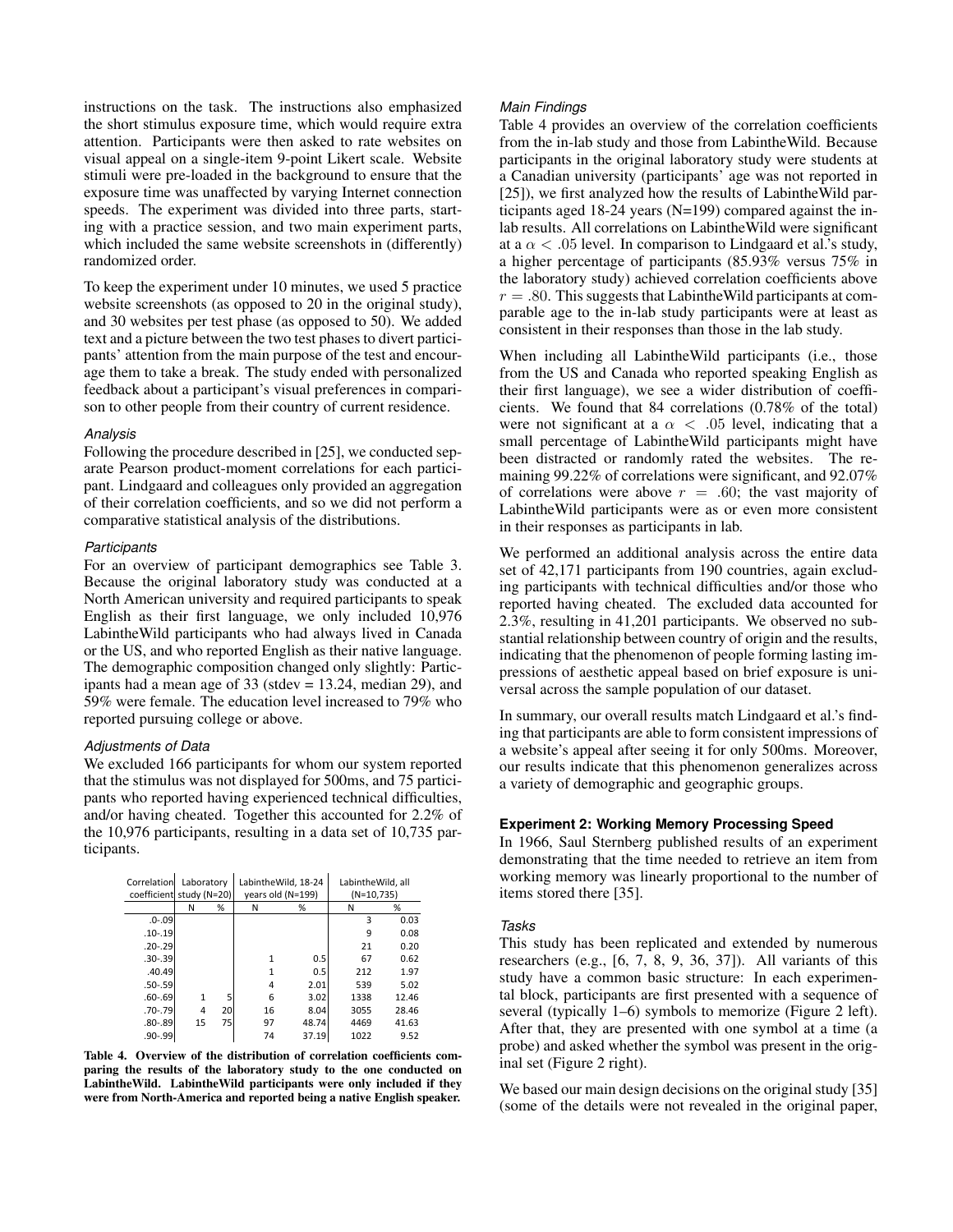

Figure 2. An example task in the Working Memory Processing Speed experiment.

<span id="page-8-0"></span>but were made apparent in a later publication [\[37\]](#page-14-19)). Each experimental block presented participants with a set of 1–6 randomly chosen symbols and 11 probes. Three of the probes (i.e., 27%) were positive (that is, contained a symbol from the original set) and 8 were negative. The order of the positive and negative probes was random and so was the selection of the specific symbols to display.

Unlike in the original study, we used the combined set of digits and uppercase English alphabet letters (rather than just digits). The choice of symbol does not affect the main outcome of the study [\[5\]](#page-13-15). We removed digit-letter pairs that could be visually confused for each other (i.e., 1-I, 0-O). The resulting set contained 32 distinct symbols.

# *Main Results From Prior Studies*

The linear relationship between the size of the symbol set and the reaction time has been reliably confirmed and researchers repeatedly reported  $r^2$  values of .99 and higher [\[35,](#page-14-17) [8\]](#page-13-13). This is the primary finding that we aimed to replicate.

Another prominent property of this task is that the marginal response time per item does not change with practice: That is, the absolute response time tends to improve as participants gain practice with the task, but the *slope* of the line of fit, which captures how much additional time is needed as the size of the set held in working memory increases by one item, does not change with practice [\[24,](#page-14-20) [27\]](#page-14-21). This is the second finding we aimed to replicate.

Detecting the relationship between set size and the response time rests on the assumption that participants actually make the effort to memorize the items and to respond correctly. All replications of this experiment exclude participants whose overall accuracy fails to meet an accuracy criterion (typically a number over 95%). A recent article provided the distribution of participant accuracies prior to any exclusions showing that lab-based participants accurately recalled items as often as 98% on average when there was only one item to be remembered and 90% on average when they had to memorize six items [\[8\]](#page-13-13). We compare these results to the accuracies of LabintheWild participants.

#### *Procedure*

The first three screens of the study presented participants with the basic information about the study, the informed consent form, and a short demographic questionnaire, which also asked whether participants had taken the study before. All

questions were optional. Next, participants were presented with brief instructions followed by a single practice block of 11 trials. During the practice block participants were given feedback about the correctness of their responses immediately after each trial. No such feedback was provided during the subsequent blocks. The main experiment consisted of 12 blocks (2 for each set size between 1 and 6), each with 11 trials. Participants could take breaks between blocks.

The feedback page showed each participant their mean accuracy (what percentage of the probes they gave correct responses to) and their mean response time in comparison to previous study participants.

## *Measures and Analysis*

We first conducted a least squares linear regression with *set size* [1–6 items] as the only factor and the *response time* as the response variable. As in the original study, we first averaged response times over all non-excluded blocks separately for each set size.

Next, we conducted an analysis of variance meant to uncover learning effects. This was a between-subjects analysis with the following factors and levels:

- *set size* [1–6 items] (modeled as a continuous variable)
- *prior exposure* {first time, repeat} (modeled as a categorical variable)
- *age bin* {10–14, 15–19, 20–24, 25–29, 30–39, 40–49, 50+} (modeled as an ordinal variable)

The *response time* measured participants' reaction time.

To analyze participant accuracies, we computed the mean percentage of correct responses for each of the six set sizes. Because the results in prior work were only reported graphically (i.e., they were summarized visually in a chart, but neither mean values nor variances were explicitly stated in the article), we did not attempt a statistical comparison.

#### *Participants*

The experiment was completed 1,319 times (198 repeat participants). The demographics of 1,121 participants who took this test for the first time can be seen in Table [3.](#page-6-0)

#### *Adjustments of Data*

We removed 100 experiment instances, in which participants reported having experienced technical difficulties, and/or cheated. These exclusions accounted for 7.6% of the 1,319 completed experiments leaving 1,219.

As in the original experiment, we removed experimental instances in which accuracy (i.e., the fraction of trials in which participants correctly recalled whether a probe was in the original set) did not meet the requirement. In the original study, three out of eleven participants (27%) were excluded and the mean accuracy of the participants retained for analysis was 98%. The accuracy threshold for exclusion was not reported. We excluded experimental sessions in which accuracy was lower than 94% (N=103, or 8.4%). We found that setting the threshold any higher did not impact the results. We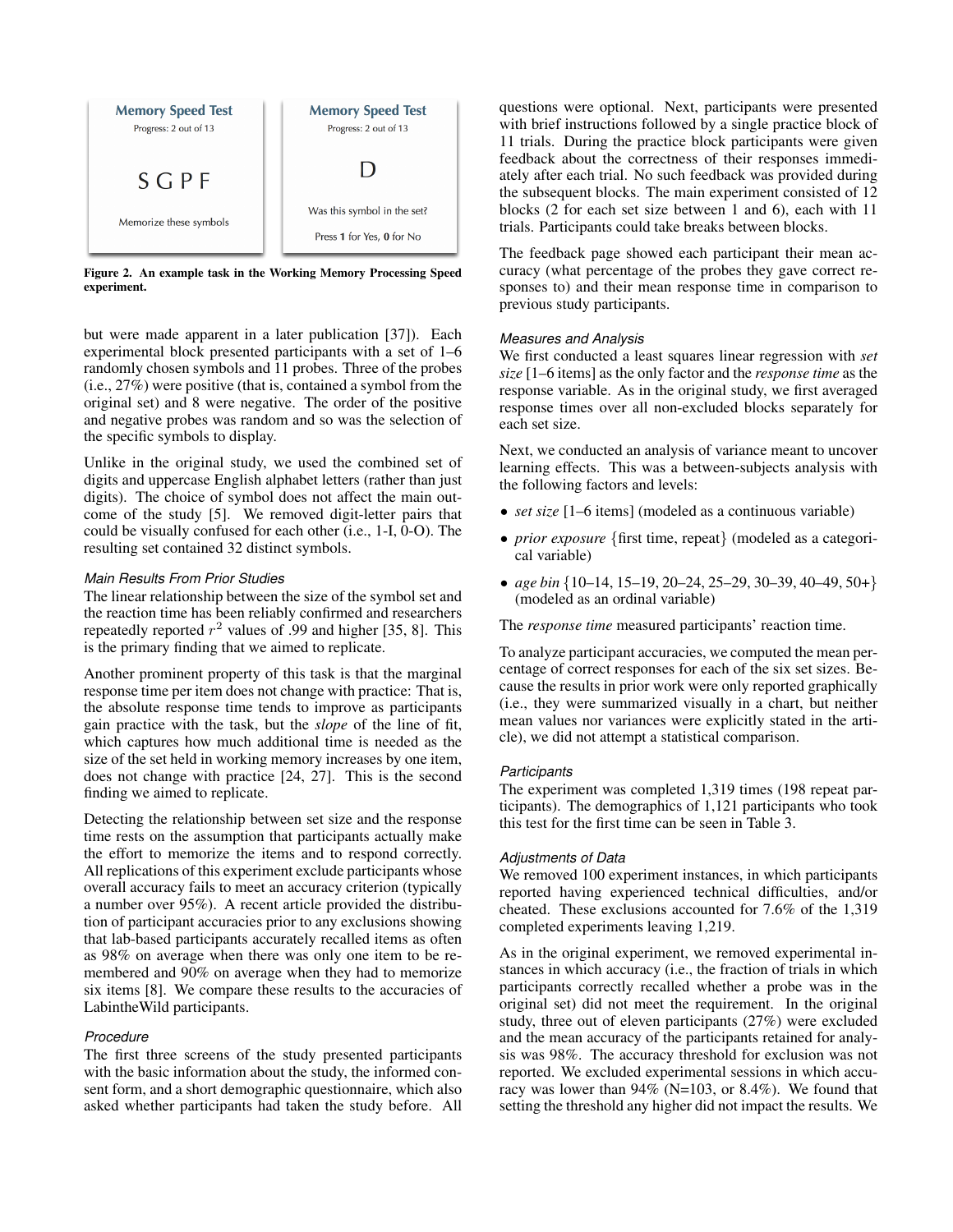

<span id="page-9-0"></span>Figure 3. Main results for the Working Memory Processing Speed test: Results show a strong linear relationship between the number of items held in working memory and response time. Error bars show 95% confidence intervals. There is no significant difference in slope between first time and returning participants.

thus retained 1116 completed experimental sessions for analysis, 951 of which were completed by first time participants and 165 by returning participants.

In the original study, the first three trials in each block were excluded. We only removed the first trial because we found no substantial differences in mean or standard deviation in the response times for any of the subsequent probes.

To identify participants who might have gotten distracted during the test, we looked for extreme outliers in response time. Specifically, we computed the median and interquartile range (IQR) for the response times for set size of 6 (the condition with the slowest response times and largest variance). Similarly to prior studies with unsupervised online partici-pants [\[23\]](#page-14-4), we computed median  $+3\times IQR$  (2028ms) as the cut-off. 1.7% of the trials were thus identified as extreme outliers. Some took as long as 1.5 minutes indicating a major distraction. Because such a distraction was likely to have caused the participants to forget the symbols they were meant to memorize, we excluded entire blocks that contained at least one extreme outlier trial. This resulted in 15.2% of the blocks being excluded from analysis.

#### *Main Findings*

The main results are summarized in Figure [3.](#page-9-0) For first time participants, we observed a linear relationship between the number of items held in working memory and the response time: the response time increased by  $51.8 \text{ms}$  ( $\pm 2.0 \text{ms}$ ,  $95\%$ ) confidence interval) for each additional item stored in working memory. This value is consistent with prior work and the model fit ( $r^2 = 0.998$ ) matched or exceeded fits observed in prior work.

For people who reported having taken the test before, the results were similar: their response time increased by 55.2  $(\pm 2.2)$ ms for each additional item stored in working memory. The model fit is similar as for first time participants:  $r^2 = 0.998.$ 

Comparing performance of first time participants to the returning ones, we observed no significant main effect of prior exposure to the experiment ( $F_{1,9667} = 0.01, n.s$ .). There was also no significant interaction between prior exposure and set size ( $F_{1,9667} = 0.60, n.s.$ ). This last result indicates that consistent with prior results— we observe no learning effect



<span id="page-9-1"></span>

Figure 4. Accuracy comparison between LabintheWild and a prior laboratory study with 36 university students. Participants on LabintheWild were as likely to correctly recall what symbols were shown to them as participants in a traditional laboratory experiment. Error bars show the standard errors (available for LabintheWild participants only).

on the rate with which response time changes with the number of items held in working memory.

#### *Accuracy*

Figure [4](#page-9-1) illustrates the performance of all first time LabintheWild participants (only excluding those who reported technical difficulties or cheating) compared to the accuracy of 36 students participating in a recent laboratory replication of this study [\[8\]](#page-13-13). Because of a lack of information about variance in the prior study, we did not test the significance of these differences, but the comparison does suggest that the unsupervised LabintheWild participants are attending to the task at least as well as in-lab participants.

In summary, we have reproduced two prominent results associated with this experimental paradigm: a strong linear relationship between set size and the response time and lack of significant learning effects. Our results also suggest that participants on LabintheWild are at least as accurate in recalling the items as participants from a conventional in-lab study.

### **Experiment 3: Reading the Mind in the Eyes**

Our third experiment replicates the "Reading the mind in the eyes" test [\[2\]](#page-13-10). Participants were presented with 36 images (plus one practice image), each showing a portion of a person's face that included the eyes, but not the nose or the mouth. For each such image, participants were shown four words describing emotions and asked to choose one that was most likely being expressed by the person in the image. We used identical images in the same order as the original study [\[2\]](#page-13-10).

The test was initially developed in the context of the study of Autism and the results demonstrated that, on average, people on the Autism spectrum are less likely to recognize a person's emotion just by looking at their eyes than controls drawn from the general population [\[2\]](#page-13-10). Later investigations in the area of collective intelligence demonstrated that the average performance of group members on this test was a better predictor of the group's success on a difficult problem solving task than the group's mean IQ [\[39\]](#page-14-22). Because of this association, we advertised it as a test of social intelligence on LabintheWild.

The original publication [\[2\]](#page-13-10) included results for British students and for the general British population. For both popu-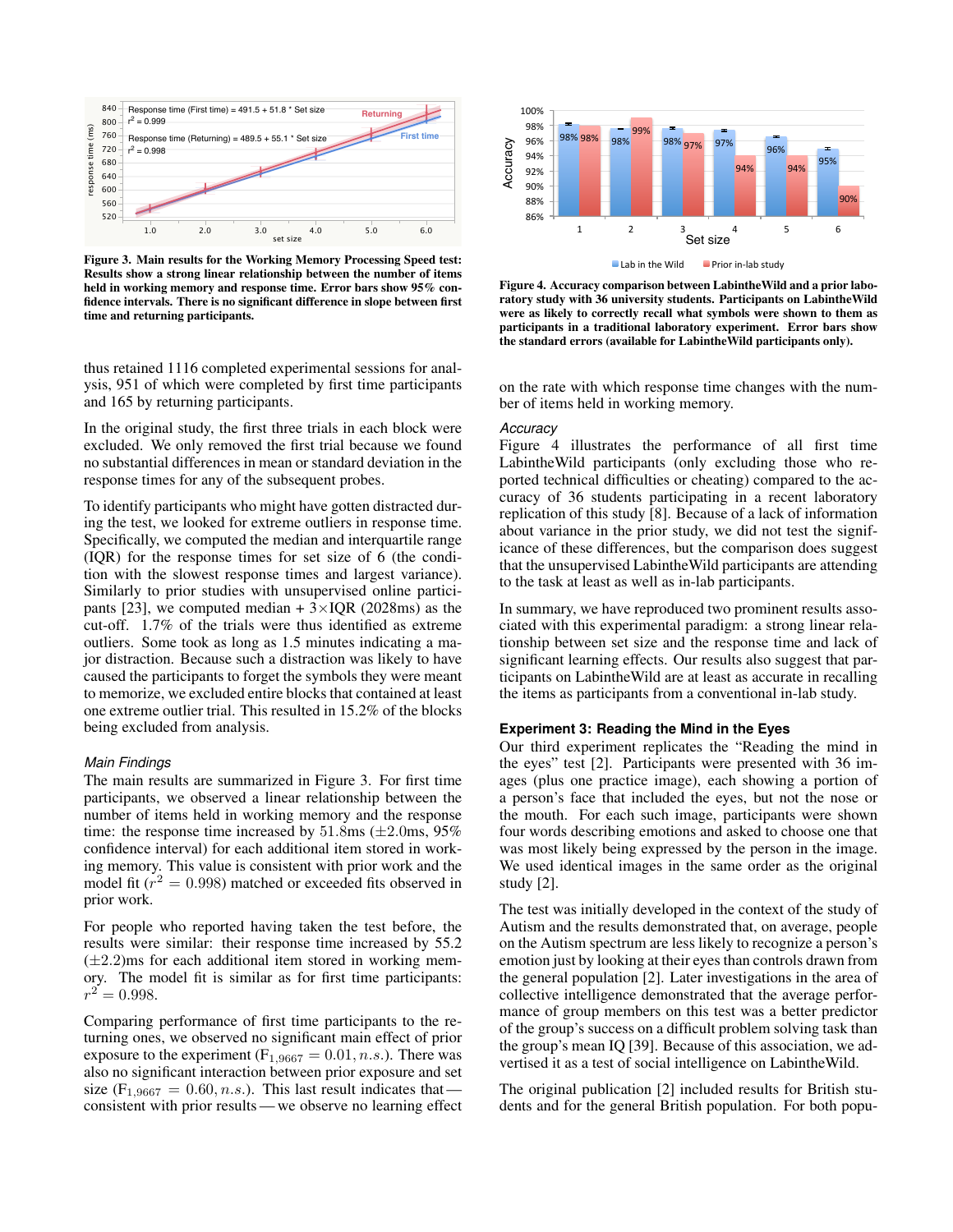|                         |     |           | Original study |      | Lab in the Wild          |  |          |      |             |                        |            |
|-------------------------|-----|-----------|----------------|------|--------------------------|--|----------|------|-------------|------------------------|------------|
|                         |     |           | Age (years)    |      | Gender (%)               |  |          |      | Age (years) |                        | Gender (%) |
|                         |     | age data  |                |      |                          |  |          |      |             |                        |            |
|                         |     | available |                |      |                          |  |          |      |             |                        |            |
|                         | N   | for       |                |      | Mean Stdev Female Male N |  |          |      |             | Mean Stdev Female Male |            |
| <b>General British</b>  |     |           |                |      |                          |  |          |      |             |                        |            |
| Population              | 122 | 88        | 46.5           | 16.9 | 55%                      |  | 45% 1973 | 46.3 | 8.0         | 59%                    | 41%        |
| <b>British student-</b> |     |           |                |      |                          |  |          |      |             |                        |            |
| aged participants       | 103 | 103       | 20.8           | 0.8  | 49%                      |  | 51% 1519 | 20.4 | 1.1         | 30%                    | 70%        |

<span id="page-10-0"></span>Table 5. Reading the Mind in the Eyes study (social intelligence): Participants from the original study and a matching subset of participants from LabintheWild.

lations, results were reported separately for men and women. Arguably, the performance on this test is dependent on both ability and effort. Equal or higher performance for matching populations on LabintheWild would provide evidence that LabintheWild participants exerted as much effort as participants who performed the study in lab.

#### *Procedure*

The first three pages of the study presented participants with a brief description of the study and its duration, an informed consent page, and instructions on the task. They were given one practice trial for which they received feedback about the correctness of their response. Participants then performed 36 experimental trials. No feedback about the correctness of those responses was provided until the very end of the study.

After completing the experimental trials, participants were presented with a voluntary demographic questionnaire, which also asked them if they were native speakers of English, and, if not, whether they had any difficulty understanding the words describing the emotions.

Participants were then presented with the feedback page showing their own score (i.e., the number of correct answers) in comparison to the average score of 26 as reported for the adult population reported in the original study [\[2\]](#page-13-10).

#### *Participants*

The experiment was completed by 131,785 first-time participants. To match the populations used in the original study (British students and general British adult population), we selected participants who reported currently living in the United Kingdom and being native speakers of English, and excluded participants who reported having an impairment affecting their ability to use a computer. To match the age distribution of the student population, we selected participants aged 19–22 and to match the general adult population we selected participants aged 36 through 75. Table [5](#page-10-0) summarizes the demographics of the participants in both the original study and in our analysis.

#### *Measures and Analysis*

The main dependent variable was the score, computed as the number of images for which a correct emotion was given. For each sub-population included in the study, we first used an Ftest to test for significant differences in variance in scores. Because no such differences were found, we compared mean scores using a t-test for independent samples with equal variances. For both analyses, we applied Bonferroni correction to account for multiple hypotheses being tested.

|                            |        | Original study |       |                  | Lab in the Wild |      |                  | F-test     |      | t-test     |    |
|----------------------------|--------|----------------|-------|------------------|-----------------|------|------------------|------------|------|------------|----|
|                            |        |                | Score | Stdev N          |                 |      | Score Stdev F    |            |      |            |    |
| <b>General British</b>     | male l | 55             | 26.0  | 4.2 <sub>1</sub> | 817             | 27.2 |                  | $3.8$ 0.83 |      | $ns$ 2.31  | ns |
| population                 | female | 67             | 26.4  |                  | $3.2$   1156    | 27.6 | 3.8 <sub>1</sub> | 1.42       | ns l | 2.48       | ns |
| <b>British student-</b>    | male   | 53             | 27.3  |                  | 3.7 1064        | 27.3 | 3.91             | 1.14       | ns l | 0.08       | ns |
| aged participants   female |        | 50             | 28.6  | 3.2              | 455             | 27.6 | 3.8 <sub>1</sub> | 1.39       |      | $ns$ -1.77 | ns |

<span id="page-10-1"></span>Table 6. Results from the "Reading the mind in the eyes" study. Scores were computed as the number of trials for which the correct answer was given. There were no significant differences in the mean scores or variances in scores between in-lab participants and the matching LabintheWild participants.

#### *Results*

Table [6](#page-10-1) contrasts results from the original study with those obtained on LabintheWild. While adult British participants had slightly higher scores on LabintheWild than in lab and while British student-aged female participants had slightly higher scores in lab than on LabintheWild, none of these differences were statistically significant. There were also no statistically significant differences in the variances across the two experimental settings for any of the four populations. In summary, the results suggest that LabintheWild participants put in as much effort as those in the laboratory study.

We conducted an additional analysis of variance for all participants who reported being native speakers of English, who were at least 11 years old, who provided gender information, and who were currently living in the same country in which they grew up. We excluded participants from countries for which fewer than 100 such participants were available. In the end, 59,934 participants from 10 countries were included in this analysis. After controlling for age and gender, we observed a significant effect of country ( $F_{9,59917} = 8.9, p <$ 0.0001). Post hoc Tukey HSD test revealed that this effect can be explained by scores from India and Malaysia being significantly lower than those from Australia, Singapore, New Zealand, United States, United Kingdom and Canada. Given these results, we find it likely that the test is sensitive to participants' prior cultural exposure (the way emotions are communicated in media and in person; exposure to facial features of a particular ethnic group) and that it may not be robust for comparing participants from substantially different cultures.

In summary, our results showed no significant differences in mean scores or score variance between the participants from the original in-lab experiment and the equivalent sample of LabintheWild participants. However, an analysis of a broader sample of native English speakers indicated a significant effect of country, suggesting that the design of this test may be culture specific.

#### **Participants' Role in Ensuring Data Quality**

The results of the three experiment replications show that the data obtained in online studies with uncompensated study participants can be as reliable as data collected in lab. However, the uncontrolled environment online means that participants might have technical difficulties, they might get distracted, or they might deliberately try to "cheat" to get a better result. We found that an essential part of LabintheWild studies is asking participants to leave open-ended comments at the end of an experiment to report on possible distractions, technical difficulties, or cheating. About 5% of participants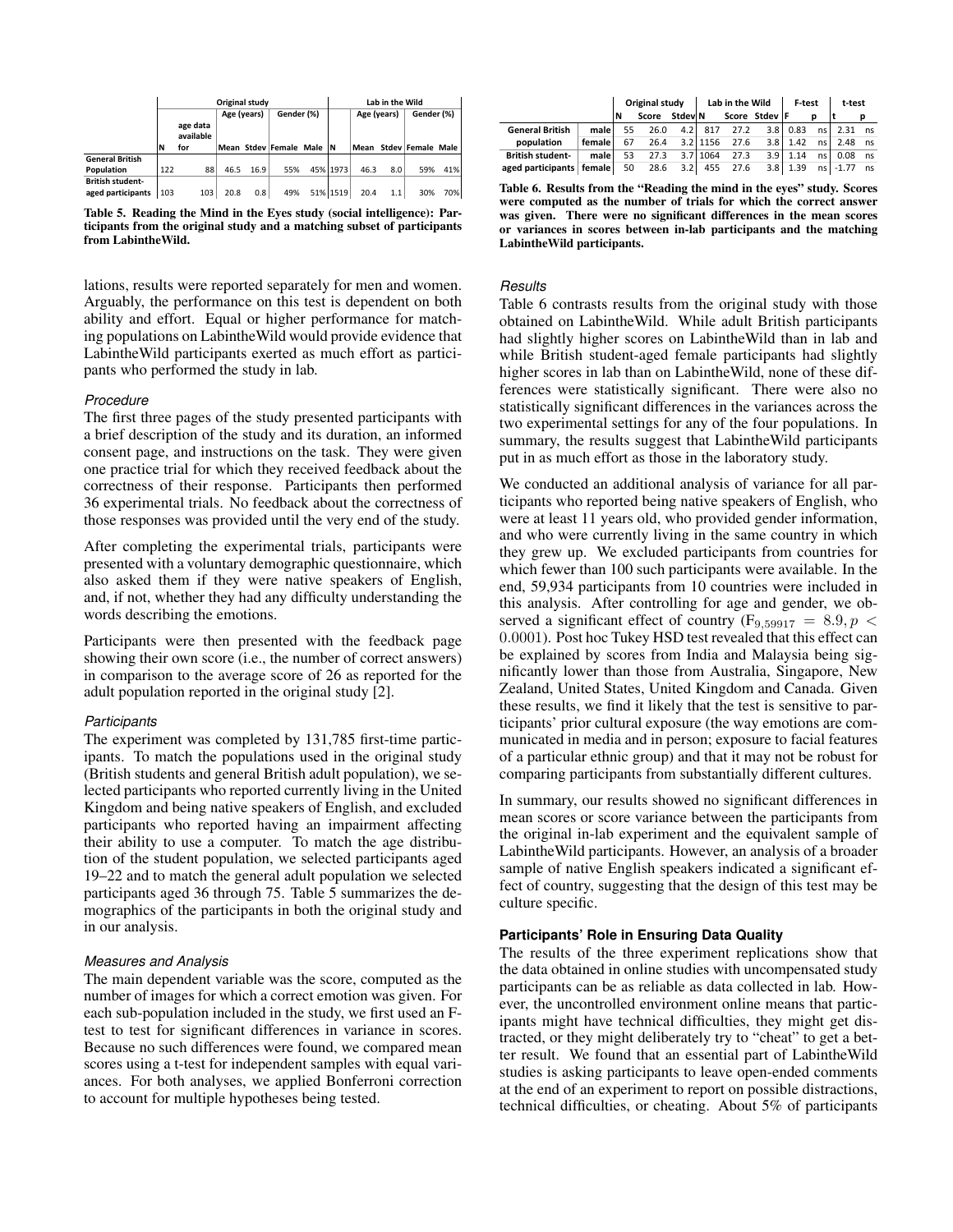(depending on the experiment) leave feedback in these comment boxes. We learned from the comments that participants are taking the tests in various situations and locations, and that this often leads to distractions or interruptions by other humans or even pets:

*My daughter came in and I missed one picture.* [P42515, aesthetics test]

*cat sat briefly on keyboard.* [P36211, aesthetics test]

Participants' comments also made us aware of potential distractions resulting from the lack of control over other software running on their computers and disrupting the participant while taking a test:

*I had a software update popup during one of the slides, which prevented me from viewing the image, and so I may have given an average rating, when I might have rated it otherwise.* [P4958, aesthetics test]

*my friend spoke to me in a voice chat client halfway through.* [P933, memory test].

The diversity of LabintheWild participants also means that participants can be more systematically distracted or unable to perform the test at their best due to temporary or long-term conditions:

*I suddenly lost hearing in my right ear during the first set of images. As a result I was a bit disoriented and confused for a little while and this may have affected my ability to accurately appraise.* [P35721, aesthetics test]

*epilepsy* [P27753, aesthetics test]

*I was really, REALLY drunk when I did this... and I don't in any way believe it is reflective of my true memory capacity.* [P1545, memory test]

Some comments additionally provide more context explaining why their data might not be good for inclusion:

*Not sure if I am a good subject. I do UX professionally, and was distracted by what I perceived as usable or unusable design.* [P35395, aesthetics test]

*I'm in a bit of a mood and probably rated a few things one or two lower than i normally would, but all of the ones i put as ones were pretty solid.* [P12134, aesthetics test]

*Difficult to press no with my right hand. I'm righthanded and it just felt the wrong way around.* [P1212, memory test]

*Please note that I have my screen set to Black & White, which is how I normally view the internet.* [P36395, aesthetics test]

Participants also reveal strategies that they apply to improve their performance. In response to the experiment testing the working memory processing speed, participants revealed how they supported their memory:

*I felt it didn't test my memory so much as my ability to arrange the characters quickly into a memorable string (I put them in alphabetical then numerical order, e.g.* *AUVW67). Then I could just chant the string to myself constantly. Oh dear, was that cheating?* [P2257, memory test]

*I don't know if this is cheating, but I would repeat it out loud to myself.* [P1515, memory test].

Apparently, these participants were unsure whether a particular strategy is "allowed", suggesting that instructions need to precisely address expectations on participants' behavior while taking part in an online experiment.

Participants also commented that they knowingly cheated or provided untruthful information. For example, in our aesthetics experiment with short stimulus exposure times, two participants reported employing strategies to work around the short timing:

*You can click and hold the image, and put it into a new tab to view the image for a longer amount of time.* [P801, aesthetics test]

*USED A PRINTSCREEN :)) FOR COUPLE OF PIC...* [P28434, aesthetics test]

Such strategies — even if not revealed by the participants can be efficiently caught by recording the time it takes participants to provide answers and removing outliers before analysis. However, there is no straightforward way to deal with dishonest responses to demographic questions, except to rely on participants' comments. In fact, we found that even when demographic questions are voluntary, participants sometimes admit to having provided wrong information:

*I shaved a few years from my actual age - still same decade.* [P40989, aesthetics test]

*I said I was 99.* [P8508, memory test]

While participants' corrections are essential for us, we currently do not know how many participants provide wrong information or cheat without revealing it later.

## **Discussion**

Replicating three experiments from the literature on LabintheWild, the previous sections confirm that the data collected in an unsupervised online environment without compensating participants can replicate in-lab study results. Our findings suggest that this setting enables reliable data quality for both subjective and performance-based experiments.

We also showed how providing participants with the option to leave comments leads around 5% of them to report untruthful behavior, distractions, or unusual settings and situations that might have compromised the quality of the data. Many of these comments show that participants are distracted by other humans, pets, a TV, or computer software that diverts their attention. Participants also report on health conditions that impact their performance. These comments can inform necessary changes of instructions, the experiment design, or the feedback pages, and therefore provide essential support for iteratively improving experiments.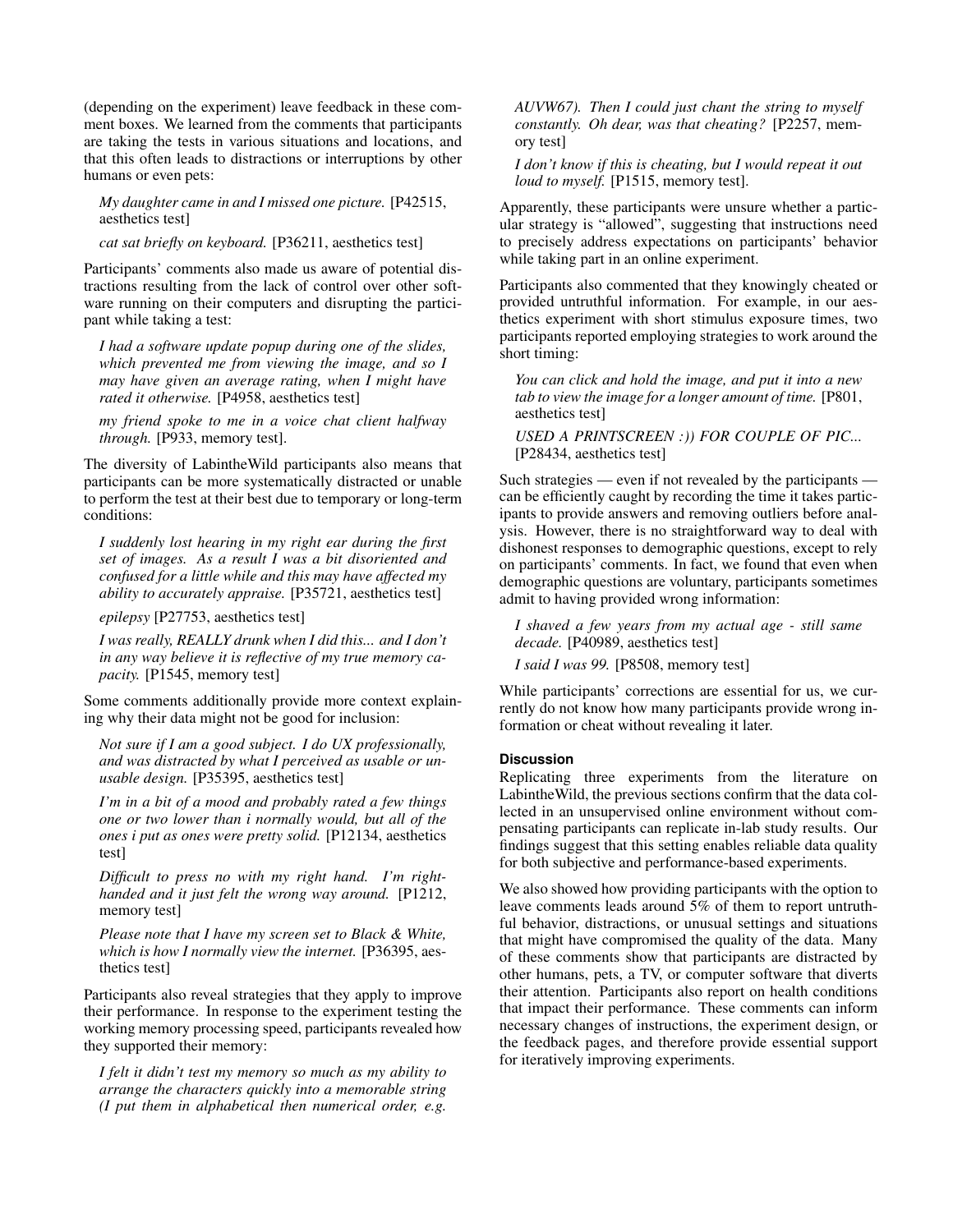## **GENERAL DISCUSSION**

One of the first questions we ask ourselves before designing an experiment for LabintheWild is "What can participants learn from this?". By offering participants personalized feedback on their performance, we have been able to conduct a variety of studies that, at first, might seem to have little intrinsic appeal. For example, our study of cross-cultural differences in aesthetic appeal involved rating 60 websites, which can be a tedious and exhausting task. Yet this study attracted more than 42,000 participants who provided as reliable ratings as participants in lab. Performing a series of Fitt's law tasks (clicking on a number of dots on the screen) for five minutes, as in our study of age-related differences in motor performance, is usually perceived as monotonous and tiring, yet the experiment was completed by more than 550,000 participants. In some cases, the measurement we report back to the participants is close to the one we are interested in. For example, in the study of cross-cultural differences in aesthetic appeal, participants were able to compare their own preferences to those of other people in their country. If the measurement related to our research interest might not be exciting for participants, we find another facet of the results that might be more suitable. In the case of the study on age-related differences in motor performance, we did not compare participants' motor performance to others, but instead "guessed" participants' age based on their mouse movements and pointing behavior.

The feedback provided by the experiments also appears to be the feature that most influences people's decision to share the studies with others. Participants share their experience in their online social networks, in blog posts, or newspaper articles, with the result that LabintheWild receives traffic from more than 5,000 referral sources.

Although LabintheWild is currently only available in English, previous experiments have already attracted participant samples that are more diverse than those of conventional laboratory studies and even those on Mechanical Turk. In particular, LabintheWild participants have a wider age range and come from a larger number of countries across six continents. This has enabled us to conduct comparisons of factors influencing subjective perception of aesthetic appeal between more than 40 countries and various demographic groups in the past [\[32\]](#page-14-1), suggesting that LabintheWild is a feasible tool for conducting cross-cultural studies.

However, LabintheWild's participant sample is still far from being perfectly representative of the broader population. Because people hear about LabintheWild through social media channels and web pages, the sample is almost certainly biased towards people who frequently use the Internet, and are most likely more WEIRD (in particular, more educated, more industrialized, and richer) than the actual world population. The comparison-based incentives might additionally attract particular kinds of participants. As the demographics data across nine experiments (Table [3\)](#page-6-0) show, even different experiments on LabintheWild attract slightly different populations. Understanding why varying demographic groups are drawn to certain experiments will be part of our immediate next steps. Much of our future work will therefore focus on attracting even more diverse samples: Apart from translating the content into a variety of languages, we are also in the process of making experiments available for use on touchpads and smartphones in the hope of reaching different kinds of populations.

All LabintheWild experiments are currently 5–15 minutes long on the assumption that participants would be unlikely to choose to participate in a longer study. Researching the influence of the length of studies on participant recruitment, engagement, and data quality will be one of our immediate next steps. Study duration is one aspect where Mechanical Turk compares favorably to LabintheWild: While recruiting participants on Mechanical Turk for studies that last 30 minutes or more is a matter of increasing the financial compensation, we currently do not know whether the social comparison feedback on LabintheWild will be sufficient for recruiting and engaging similarly large numbers of participants.

In addition, many LabintheWild visitors arrive with the intention of participating in a specific study. It typically takes a few weeks for a new study to receive as much traffic as the established ones. Even though most LabintheWild studies eventually attract thousands of participants, recruiting participants via online labor markets is still a more effective recruitment mechanism when immediate participation is required.

It is important to note that the goal of LabintheWild is not to replace laboratory studies or experiments on Mechanical Turk. LabintheWild is intended to complement existing methods by enabling large scale replications of previous results, the extension of results with more diverse subject populations, and the generation of new results with studies that do not require specialized hardware or direct supervision of participants. In-lab studies will remain the best option for conducting experiments that require controlled settings, close observation of participant behavior, or specific devices. Mechanical Turk is arguably the best option for fast recruitment of participants and it is effective for recruiting participants for studies longer than 15 minutes. It might also be a better option for experiments that cannot be packaged into intrinsically motivating stories.

#### **CONCLUSION**

This research has addressed the issue that most research findings in HCI, psychology, behavioral economics, and related fields are based on studies with WEIRD (i.e., Western, Educated, Industrialized, Rich and Democratic) participants, and thus, might not generalize to other populations [\[1,](#page-13-0) [17\]](#page-14-0). Our goal was to find a way to conduct experiments with larger sample sizes including participants from non-WEIRD populations, and without compromising the data quality.

Reporting on almost two years of experience with our online experiment platform LabintheWild, we showed that online experiments that provide interesting personalized feedback (but no money) in exchange for study participation can fulfil this goal: LabintheWild attracts more than 1,000 participants on an average day, the sample population is significantly more diverse in terms of geographic dispersion and demographic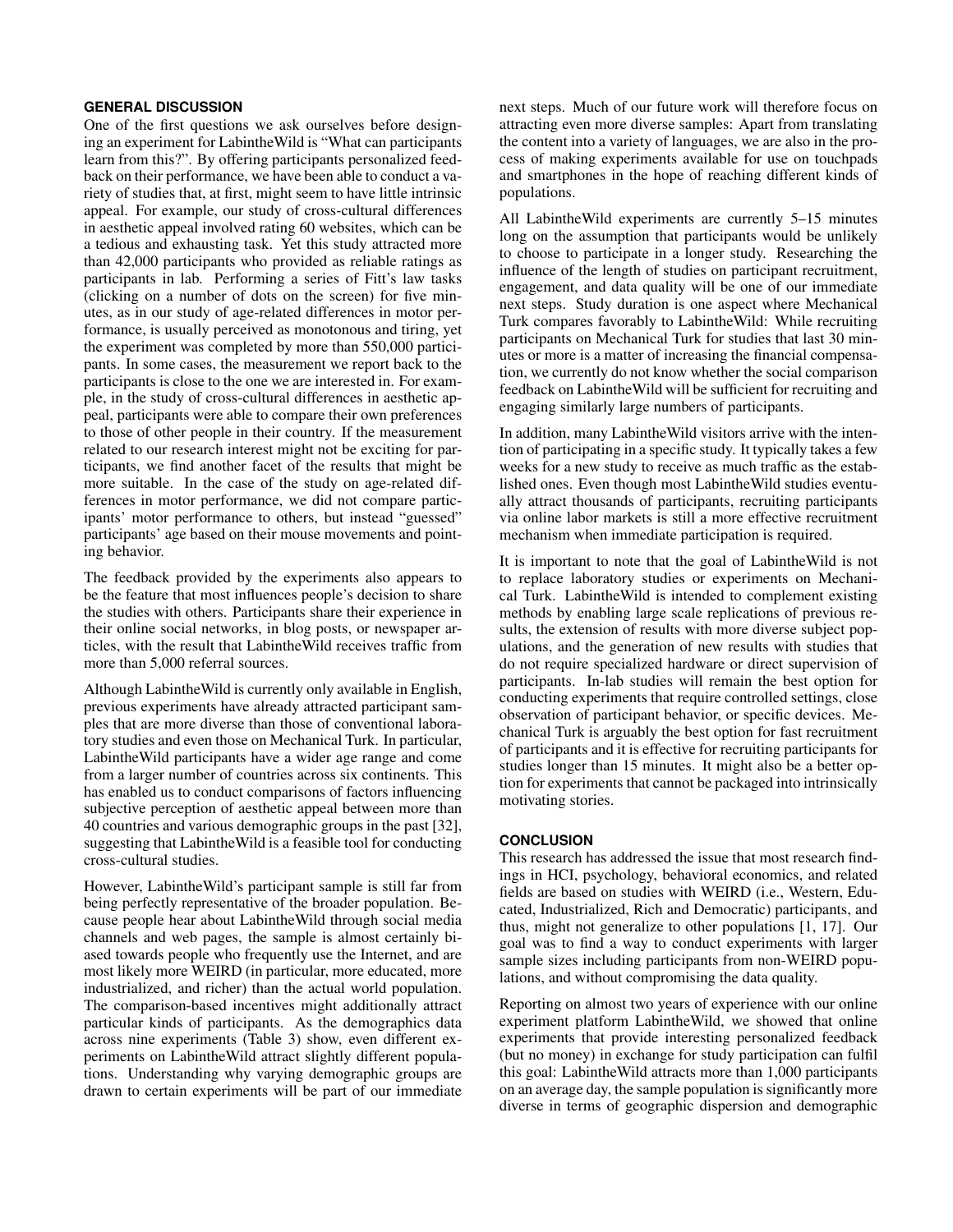composition than what is common in laboratory studies, and LabintheWild experiments accurately replicate the results of in-lab studies.

We additionally analyzed statistics derived from Google Analytics, tweets that mention LabintheWild, and participants' qualitative feedback to explain who the participants are, how they hear about LabintheWild, why they participate, and how they contribute to ensuring the reliability of data.

Our findings emphasize the power of social comparison: In their tweets and comments, participants repeatedly refer to the personalized feedback that enables them to compare themselves to others. This is the main factor in motivating participants to recruit others, generating a self-perpetuating recruitment mechanism that spreads around the world. After less than two years, LabintheWild participants now come from 200 countries on six continents and have a variety of demographic backgrounds.

Our experience with LabintheWild demonstrates that many people are willing to contribute. Over the course of almost two years, we not only saw large numbers of participants volunteer the time, but we also received an overwhelming number of comments and emails containing feedback on technical issues, experiment design, suggestions for improvements, people offering help with the recruitment, sending us translations of our studies, or even offering the donation of bitcoins. We believe that one of our main future tasks should be to give back, perhaps by creating more ways for participants and researchers to interact, and by providing meaningful learning opportunities. Exploring participants' role in recruiting others, designing and debugging experiments, and analyzing and interpreting the data will be exciting avenues in the future.

# **DATA SETS**

The data sets used for the analyses of the three replication experiments can be accessed at www.labinthewild.org/data.

#### **ACKNOWLEDGMENTS**

We thank the members of the Test My Brain project: Ken Nakayama, Laura Germine, and Sam Anthony for sharing expertise and code. Ofra Amir, Sarita Yardi Schoenebeck, and Trevor Croxson provided valuable feedback on the earlier drafts of this manuscript. Yuechen Zhao, Dianna Hu, Jonathan Taratuta-Titus, Rishav Mukherji, and William Xiao contributed to the implementation of LabintheWild. We also thank the Intelligent Interactive Systems Group at Harvard, and in particular Kenneth Arnold, for brainstorming the name for the platform, as well as experiment incentives and slogans. This work was funded in part by a research fellowship from the Alfred P. Sloan foundation, by a grant from the Harvard Mind Brain and Behavior Initiative, and by the Swiss National Science Foundation.

# <span id="page-13-0"></span>**REFERENCES**

- 1. Arnett, J. The neglected 95%: Why American psychology needs to become less American. *American Psychologist 63(7)* (2008), 602–14.
- <span id="page-13-10"></span>2. Baron-Cohen, S., Wheelwright, S., Hill, J., Raste, Y., and Plumb, I. The "Reading the Mind in the Eyes" Test

revised version: A study with normal adults, and adults with Asperger syndrome or high-functioning autism. *Journal of child psychology and psychiatry, and allied disciplines 42*, 2 (Feb. 2001), 241–251.

- <span id="page-13-2"></span>3. Berinsky, A. J., Huber, G. A., and Lenz, G. S. Using Mechanical Turk as a subject recruitment tool for experimental research. *Political Analysis 20* (2012), 351–68.
- <span id="page-13-3"></span>4. Buhrmester, M., Kwang, T., and Gosling, S. D. Amazon's Mechanical Turk: A new source of inexpensive, yet high-quality, data? *Perspectives on Psychological Science 6*, 1 (2011), 3–5.
- <span id="page-13-15"></span>5. Cavanagh, J. P. Relation between the immediate memory span and the memory search rate. *Psychological Review 79*, 6 (1972), 525–530.
- <span id="page-13-11"></span>6. Cavanagh, J. P., and Chase, W. G. The equivalence of target and nontarget processing in visual search. *Perception & Psychophysics 9*, 6 (Nov. 1971), 493–495.
- <span id="page-13-12"></span>7. Chase, W. G., and Calfee, R. C. Modality and similarity effects in short-term recognition memory. *J Exp Psychol 81*, 3 (1969), 510–514.
- <span id="page-13-13"></span>8. Corbin, L., and Marquer, J. Effect of a simple experimental control: The recall constraint in Sternberg's memory scanning task. *European Journal of Cognitive Psychology 20*, 5 (Sept. 2008), 913–935.
- <span id="page-13-14"></span>9. Cruse, D., and Clifton, Jr, C. Recoding strategies and the retrieval of information from memory. *Cognitive Psychology 4*, 2 (1973), 157–193.
- <span id="page-13-4"></span>10. Downs, J. S., Holbrook, M. B., Sheng, S., and Cranor, L. F. Are your participants gaming the system?: Screening Mechanical Turk workers. In *Proc. CHI'10*, ACM (2010), 2399–2402.
- <span id="page-13-6"></span>11. Eriksson, K., and Simpson, B. Emotional reactions to losing explain gender differences in entering a risky lottery. *Judgment and Decision Making 5*, 3 (2010), 159–163.
- <span id="page-13-8"></span>12. Festinger, L. A theory of social comparison processes. *Human relations 7(2)* (1954), 117–140.
- <span id="page-13-7"></span>13. Germine, L., Nakayama, K., Duchaine, B. C., Chabris, C. F., Chatterjee, G., and Wilmer, J. B. Is the web as good as the lab? comparable performance from web and lab in cognitive/perceptual experiments. *Psychonomic bulletin & review 19*, 5 (2012), 847–857.
- <span id="page-13-9"></span>14. Glaser, B. G., and Strauss, A. L. *The discovery of grounded theory: Strategies for qualitative research*. Transaction Publishers, 2009.
- <span id="page-13-5"></span>15. Goodman, J. K., Cryder, C. E., and Cheema, A. Data collection in a flat world: The strengths and weaknesses of mechanical turk samples. *Journal of Behavioral Decision Making 26*, 3 (2013), 213–224.
- <span id="page-13-1"></span>16. Heer, J., and Bostock, M. Crowdsourcing graphical perception: Using Mechanical Turk to assess visualization design. In *Proc. CHI'10* (2010), 203–212.